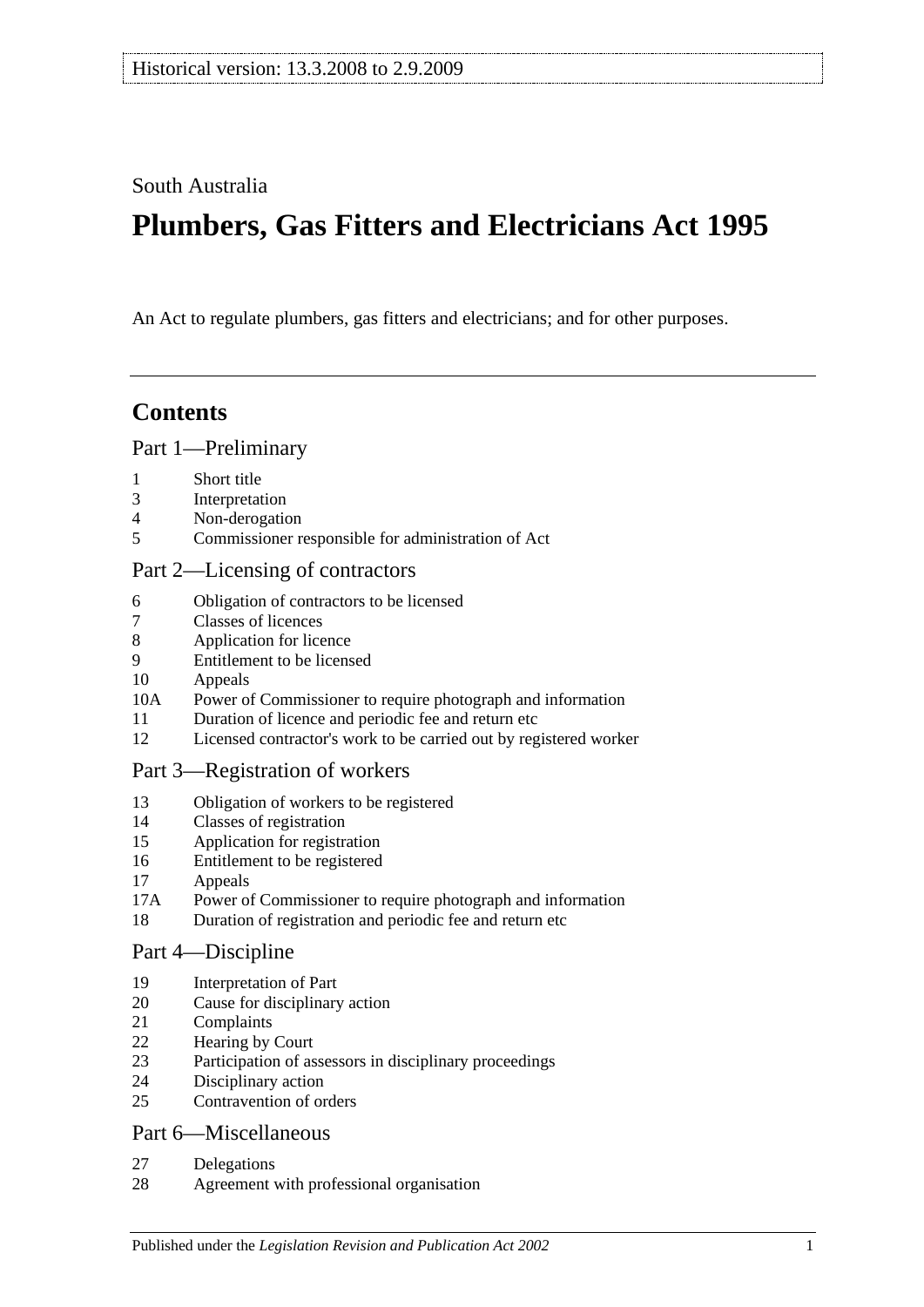- 29 [Exemptions](#page-14-1)
- 30 [Registers](#page-14-2)
- 31 [Commissioner and proceedings before Court](#page-15-0)
- 32 [False or misleading information](#page-15-1)
- 33 [Name in which contractor may carry on business](#page-15-2)
- 34 [Statutory declaration](#page-15-3)
- 35 [Investigations](#page-15-4)
- 36 [General defence](#page-16-0)
- 37 [Liability for act or default of officer, employee or agent](#page-16-1)
- 38 [Offences by bodies corporate](#page-16-2)
- 39 [Continuing offence](#page-16-3)
- 40 [Prosecutions](#page-16-4)
- 41 [Evidence](#page-17-0)
- 42 [Service of documents](#page-17-1)
- 43 [Annual report](#page-17-2)
- 44 [Regulations](#page-17-3)

[Schedule 1—Appointment and selection of assessors for Court](#page-18-0)

#### [Schedule 2—Transitional provisions](#page-19-0)

2 [Transitional](#page-19-1)

[Legislative history](#page-21-0)

### <span id="page-1-0"></span>**The Parliament of South Australia enacts as follows:**

## **Part 1—Preliminary**

#### <span id="page-1-1"></span>**1—Short title**

This Act may be cited as the *Plumbers, Gas Fitters and Electricians Act 1995*.

#### <span id="page-1-2"></span>**3—Interpretation**

In this Act, unless the contrary intention appears—

*Commissioner* means the Commissioner for Consumer Affairs;

*contractor* means a plumbing contractor, a gas fitting contractor or an electrical contractor;

*Court* means the Administrative and Disciplinary Division of the District Court of South Australia;

*director* of a body corporate includes—

- (a) a person occupying or acting in the position of director or member of the governing body of the body corporate, by whatever name called and whether or not validly appointed to occupy or duly authorised to act in the position; and
- (b) any person in accordance with whose directions or instructions the directors or members of the governing body of the body corporate are accustomed to act;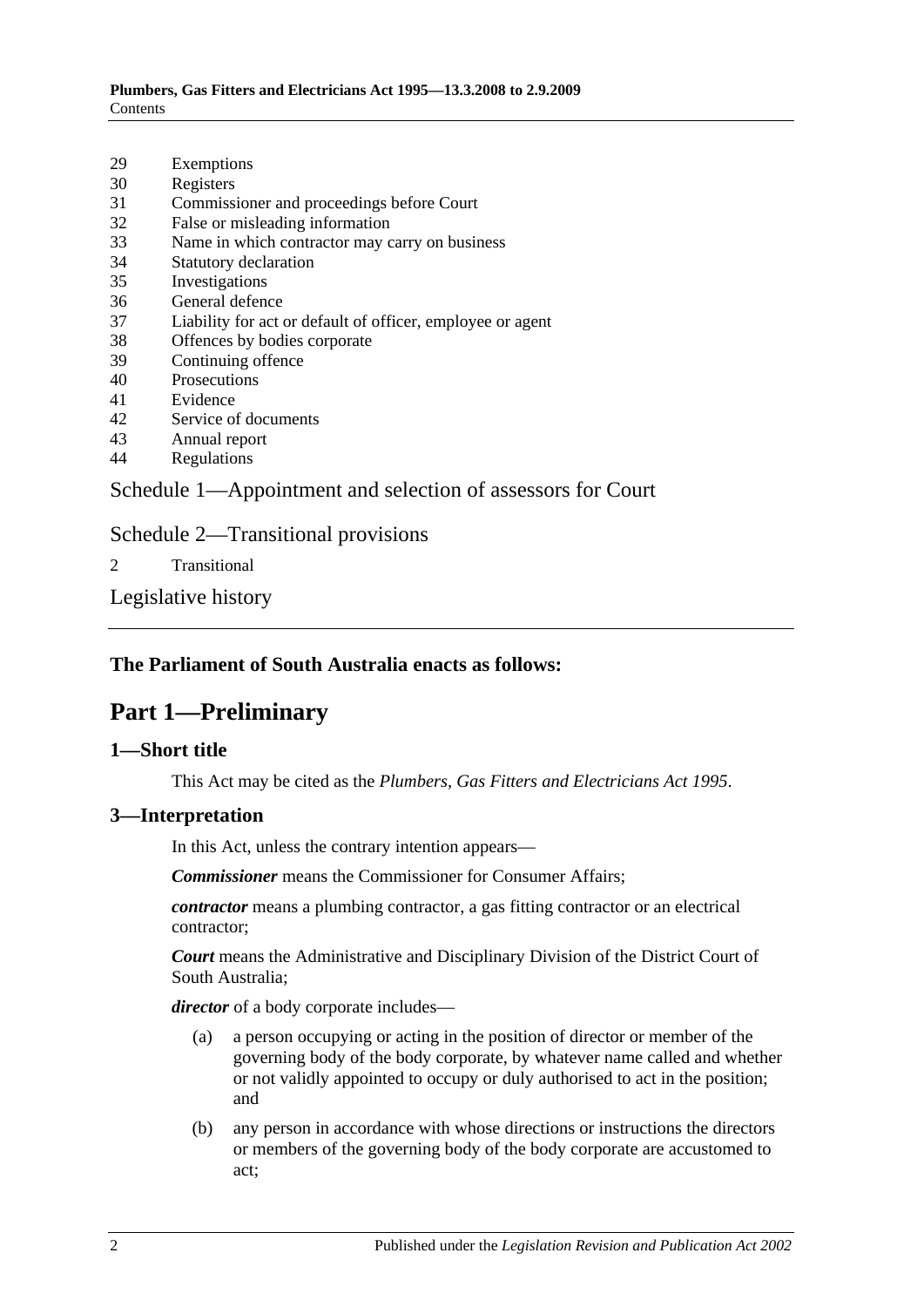*draining work* means the installation, alteration, repair, maintenance or disconnection of sanitary drains or stormwater drains, and includes work of a class prescribed by regulation;

*electrical contractor* means a person who carries on the business of performing electrical work for others;

*electrical installation* means the whole or part of any system or equipment wherever situated intended for the conveyance, control, measurement or use of electricity supplied or intended to be supplied by a person or body that supplies electricity to the public at a voltage above extra low voltage as defined in *Australian Standard AS3000 Wiring Rules*;

*electrical work* means the installation, alteration, repair or maintenance of an electrical installation, and includes work of a class prescribed by regulation;

*electrical worker* means a person who personally carries out electrical work;

*equipment* includes fittings, fixtures, appliances and devices;

*gas* means a gaseous fuel consisting of hydrocarbons or predominantly of hydrocarbons;

*gas fitting* means the installation, alteration, repair, maintenance or disconnection of any pipes or equipment to convey or utilise gas (including associated gas ventilation equipment) downstream of—

- (a) the outlet of a meter installed for measuring consumption of reticulated gas supplied by a licensed gas supplier under the *[Gas Act](http://www.legislation.sa.gov.au/index.aspx?action=legref&type=act&legtitle=Gas%20Act%201988) 1988*; or
- (b) the outlet of any gas storage tank or cylinder,

and includes work of a class prescribed by regulation;

*gas fitting contractor* means a person who carries on the business of performing gas fitting for others;

*gas fitting worker* means a person who personally carries out gas fitting;

*licence* means a licence under [Part 2;](#page-3-2) and *licensed* and *licensee* have corresponding meanings;

*perform*, in relation to plumbing, gas fitting or electrical work, includes—

- (a) cause such work to be performed; or
- (b) organise or arrange for the performance of such work;

*plumbing* means water plumbing work, sanitary plumbing work or draining work or the installation or testing of backflow prevention devices;

*plumbing contractor* means a person who carries on the business of performing plumbing for others;

*plumbing worker* means a person who personally carries out plumbing;

*registration* means registration under [Part 3;](#page-8-0) and *registered* has a corresponding meaning;

*sanitary drain* means pipes and equipment to collect and convey wastewater from a sanitary plumbing installation to an on-site wastewater treatment facility or a public sewerage or effluent disposal system;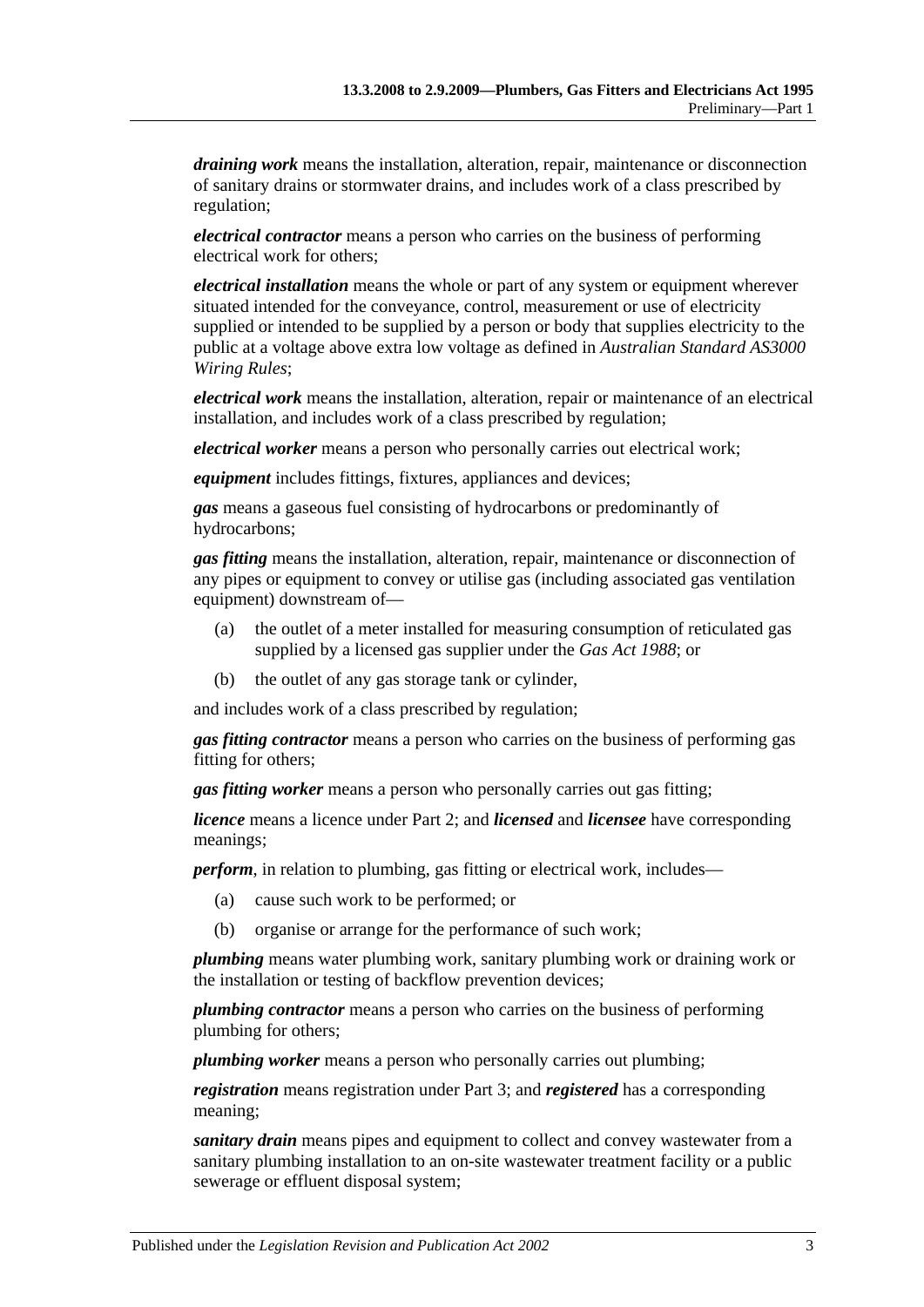*sanitary plumbing work* means the installation, alteration, repair, maintenance or disconnection of pipes or equipment to receive and convey wastewater to sanitary drains (including associated plumbing ventilation equipment), and includes work of a class prescribed by regulation;

*stormwater drain* means pipes and equipment to collect and convey stormwater to a public stormwater disposal system;

*water plumbing* means the installation, alteration, repair, maintenance or disconnection of pipes or equipment (including water heaters) to be connected directly or indirectly to a public water supply system, and includes work of a class prescribed by regulation;

*worker* means a plumbing worker, a gas fitting worker or an electrical worker.

#### <span id="page-3-0"></span>**4—Non-derogation**

The provisions of this Act are in addition to and do not derogate from the provisions of any other Act.

#### <span id="page-3-1"></span>**5—Commissioner responsible for administration of Act**

The Commissioner is responsible, subject to the control and directions of the Minister, for the administration of this Act.

## <span id="page-3-2"></span>**Part 2—Licensing of contractors**

### <span id="page-3-3"></span>**6—Obligation of contractors to be licensed**

- (1) A person must not—
	- (a) carry on business as a plumbing contractor, a gas fitting contractor or an electrical contractor except as authorised by a licence under this Part; or
	- (b) advertise or otherwise hold himself or herself out as being entitled to carry on business as a plumbing contractor, a gas fitting contractor or an electrical contractor unless authorised to carry on business as such a contractor by a licence under this Part.

Maximum penalty: \$20 000.

- (2) A person required by this Act to be licensed as a contractor is not entitled to any fee or other consideration in respect of work performed as a contractor unless—
	- (a) the person was authorised to perform the work under a licence; or
	- (b) a court hearing proceedings for recovery of the fee or other consideration is satisfied that the person's failure to be so authorised resulted from inadvertence only.

#### <span id="page-3-4"></span>**7—Classes of licences**

- (1) There are the following classes of licences for the purposes of this Act:
	- (a) plumbing contractors licence—a licence authorising a person to carry on business as a plumbing contractor;
	- (b) gas fitting contractors licence—a licence authorising a person to carry on business as a gas fitting contractor;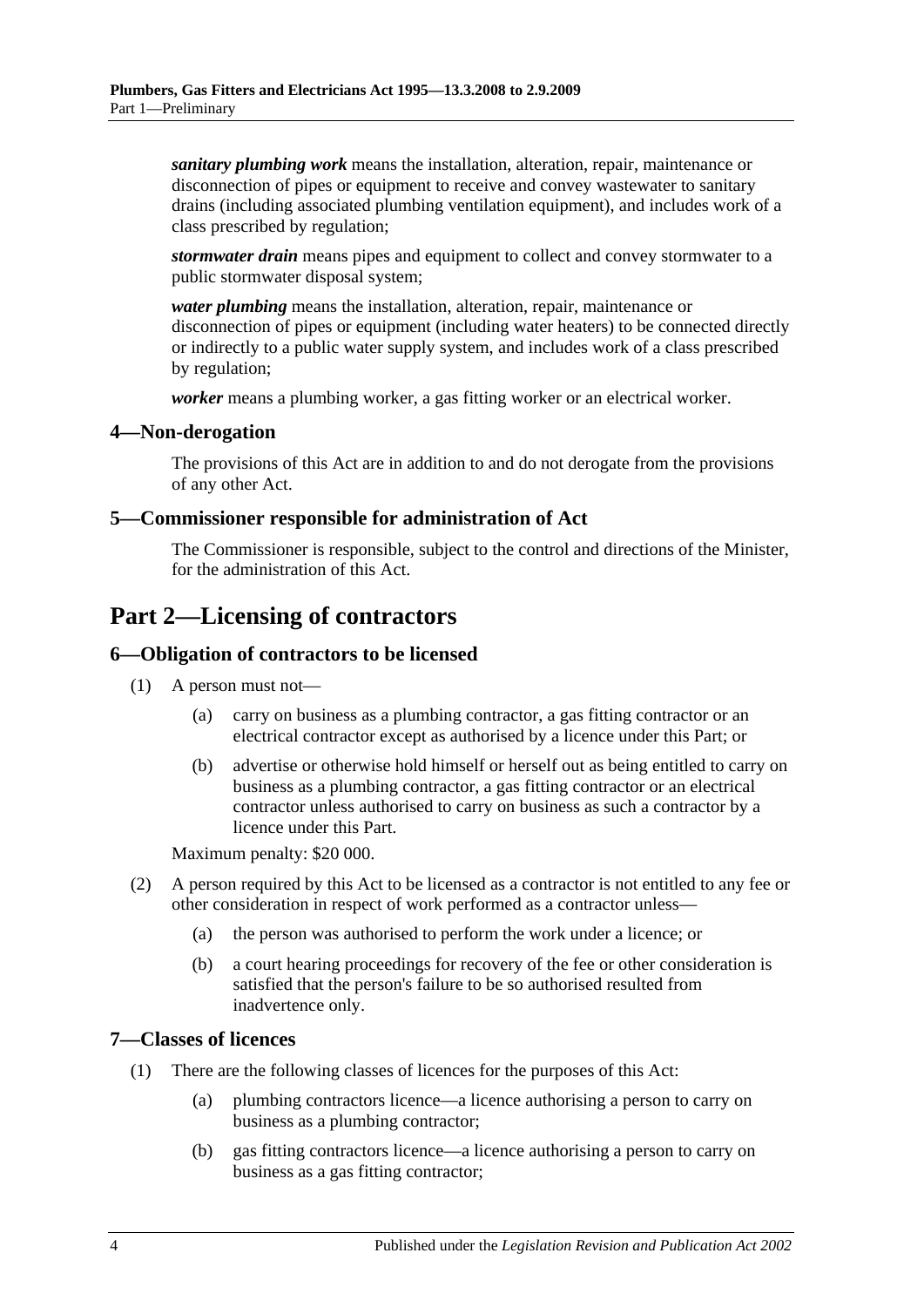- (c) electrical contractors licence—a licence authorising a person to carry on business as an electrical contractor;
- (d) restricted licence—
	- (i) a plumbing contractors licence subject to conditions limiting the work that may be performed under the authority of the licence—
		- (A) to water plumbing work;
		- (B) to sanitary plumbing work;
		- (C) to draining work;
		- (D) in any other way;
	- (ii) a gas fitting contractors licence subject to conditions limiting (in any way) the work that may be performed under the authority of the licence;
	- (iii) an electrical contractors licence subject to conditions limiting (in any way) the work that may be performed under the authority of the licence.
- (2) Conditions limiting the work that may be performed under the authority of a licence—
	- (a) may be imposed by the Commissioner on the grant of the licence; and
	- (b) may be varied or revoked by the Commissioner at any time on application by the licensee.

#### <span id="page-4-0"></span>**8—Application for licence**

- (1) An application for a licence must—
	- (a) be made to the Commissioner in the manner and form approved by the Commissioner; and
	- (b) be accompanied by the fee fixed by regulation.
- (2) An applicant for a licence must provide the Commissioner with such evidence as the Commissioner thinks appropriate as to the identity, age and address of the applicant and any other information required by the Commissioner for the purposes of determining the application.
- (3) A licence granted to a natural person will include a photograph of the holder of the licence; consequently, an applicant for a licence who is a natural person may be required by the Commissioner—
	- (a) to attend at a specified place for the purpose of having the applicant's photograph taken; or
	- (b) to supply the Commissioner with one or more photographs of the applicant as specified by the Commissioner.
- (4) If an applicant for a licence has previously failed to pay a fee or penalty that became payable under this Act, the Commissioner may require the applicant to pay the whole or a specified part of the fee or penalty.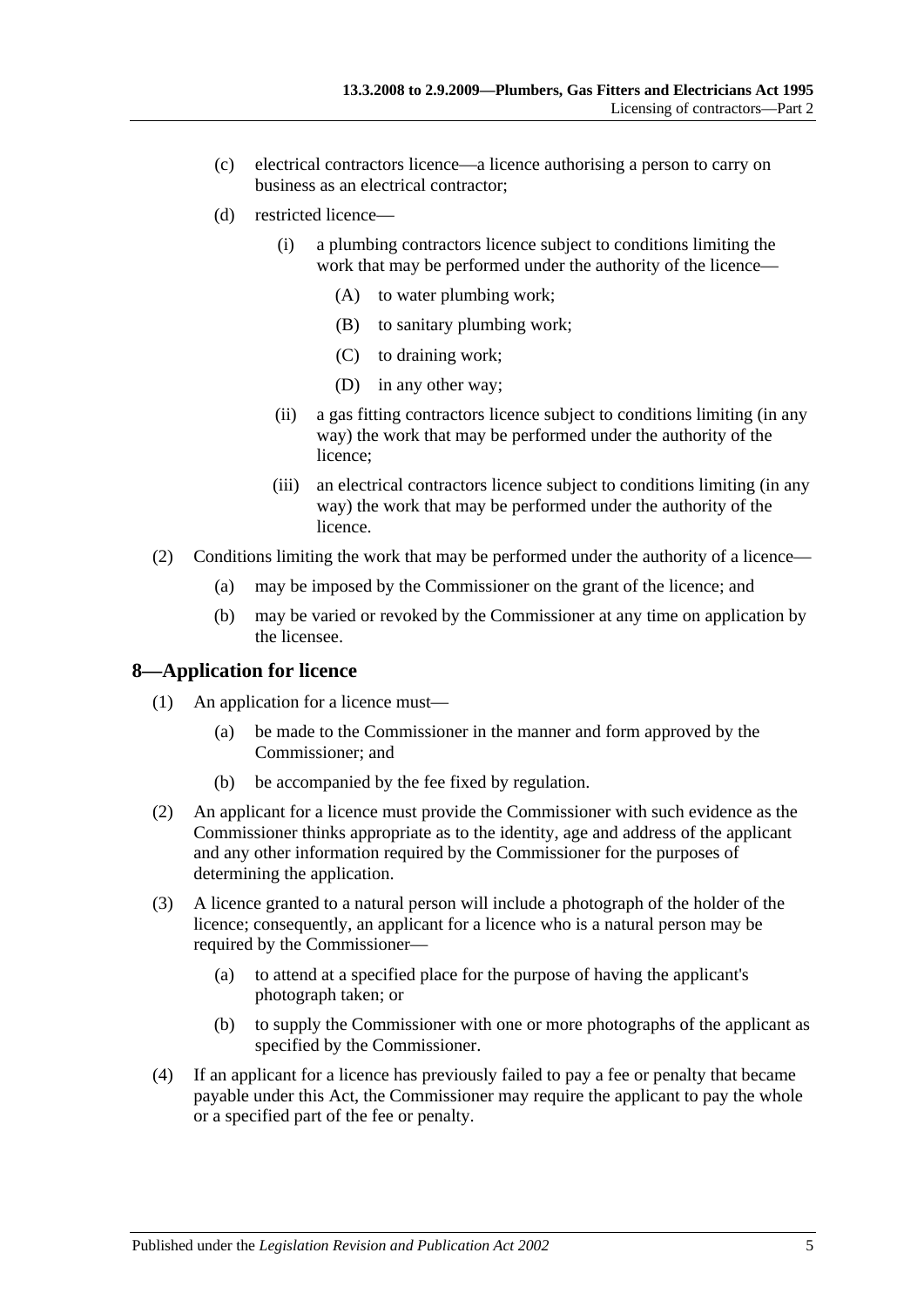- <span id="page-5-1"></span>(5) The Commissioner may, by notice in writing, require an applicant for a licence, within a time fixed by the notice (which may not be less than 28 days after service of the notice), to comply with any requirement under this section to the Commissioner's satisfaction.
- (6) If the applicant fails to comply with the notice under [subsection](#page-5-1) (5), the Commissioner may, without further notice, refuse the application but keep the fee that accompanied the application.

### <span id="page-5-0"></span>**9—Entitlement to be licensed**

- (1) A natural person is entitled to be granted a licence if the person—
	- $(a)$  has—
		- (i) the qualifications and experience required by regulation for the kind of work authorised by the licence; or
		- (ii) subject to the regulations, qualifications and experience that the Commissioner considers appropriate having regard to the kind of work authorised by the licence; and
	- (b) is not suspended or disqualified from practising or carrying on an occupation, trade or business under a law of this State, the Commonwealth, another State or a Territory of the Commonwealth; and
	- (c) is not an undischarged bankrupt or subject to a composition or deed or scheme of arrangement with or for the benefit of creditors; and
	- (d) has not, during the period of five years preceding the application for the licence, been a director of a body corporate wound up for the benefit of creditors—
		- (i) when the body corporate was being so wound up; or
		- (ii) within the period of six months preceding the commencement of the winding up; and
	- (e) has sufficient business knowledge and experience and financial resources for the purpose of properly carrying on the business authorised by the licence; and
	- (f) is a fit and proper person to be the holder of a licence.
- (2) A body corporate is entitled to be granted a licence if—
	- (a) the body corporate—
		- (i) is not suspended or disqualified from practising or carrying on an occupation, trade or business under a law of this State, the Commonwealth, another State or a Territory of the Commonwealth; and
		- (ii) is not being wound up and is not under official management or in receivership; and
	- (b) no director of the body corporate—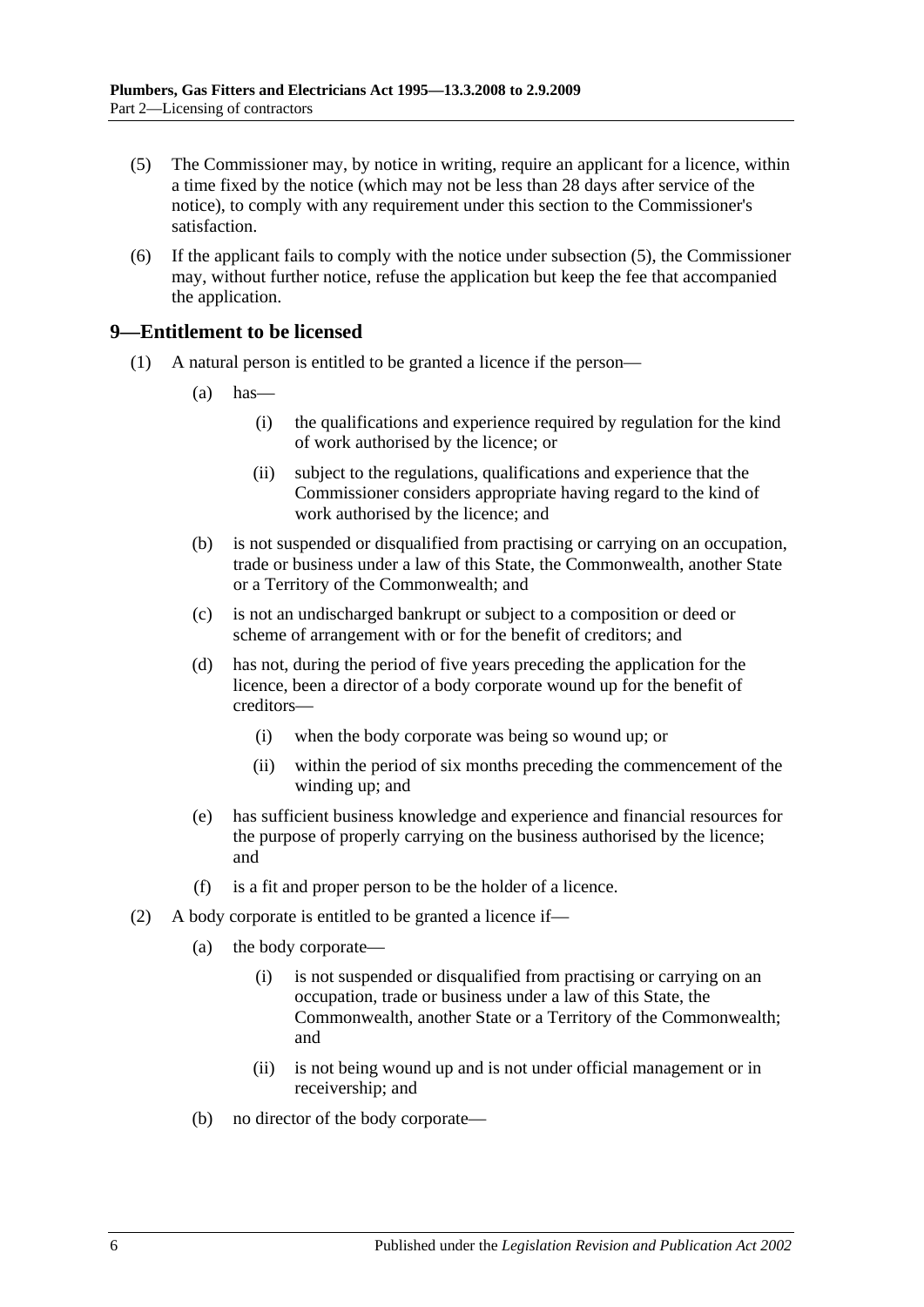- (i) is suspended or disqualified from practising or carrying on an occupation, trade or business under a law of this State, the Commonwealth, another State or a Territory of the Commonwealth; or
- (ii) has, during the period of five years preceding the application for the licence, been a director of a body corporate wound up for the benefit of creditors—
	- (A) when the body corporate was being so wound up; or
	- (B) within the period of six months preceding the commencement of the winding up; and
- (c) the directors of the body corporate together have sufficient business knowledge and experience for the purpose of properly directing the business authorised by the licence; and
- (d) the body corporate has sufficient financial resources for the purpose of properly carrying on the business authorised by the licence; and
- (e) each director of the body corporate is a fit and proper person to be the director of a body corporate that is the holder of a licence.
- (3) Where, on an application for a licence, the Commissioner—
	- (a) is not satisfied that the applicant meets requirements as to qualifications, business knowledge, experience or financial resources; but
	- (b) is satisfied that the applicant proposes to carry on business as a contractor in partnership with a person who does meet those requirements,

the Commissioner may, subject to the other provisions of this section, grant a licence to the applicant subject to the condition that the applicant not carry on business under the licence except in partnership with that person or some other person approved by the Commissioner.

#### <span id="page-6-0"></span>**10—Appeals**

- (1) An applicant for a licence may appeal to the Court against a decision of the Commissioner refusing the application.
- (2) Subject to [subsection](#page-6-1) (4), an appeal must be instituted within one month of the making of the decision appealed against.
- (3) The Commissioner must, if so required by the applicant, state in writing the reasons for the Commissioner's decision to refuse the application.
- <span id="page-6-1"></span>(4) If the reasons of the Commissioner are not given in writing at the time of making the decision and the applicant (within one month of the making of the decision) requires the Commissioner to state the reasons in writing, the time for instituting an appeal runs from the time at which the applicant receives the written statement of those reasons.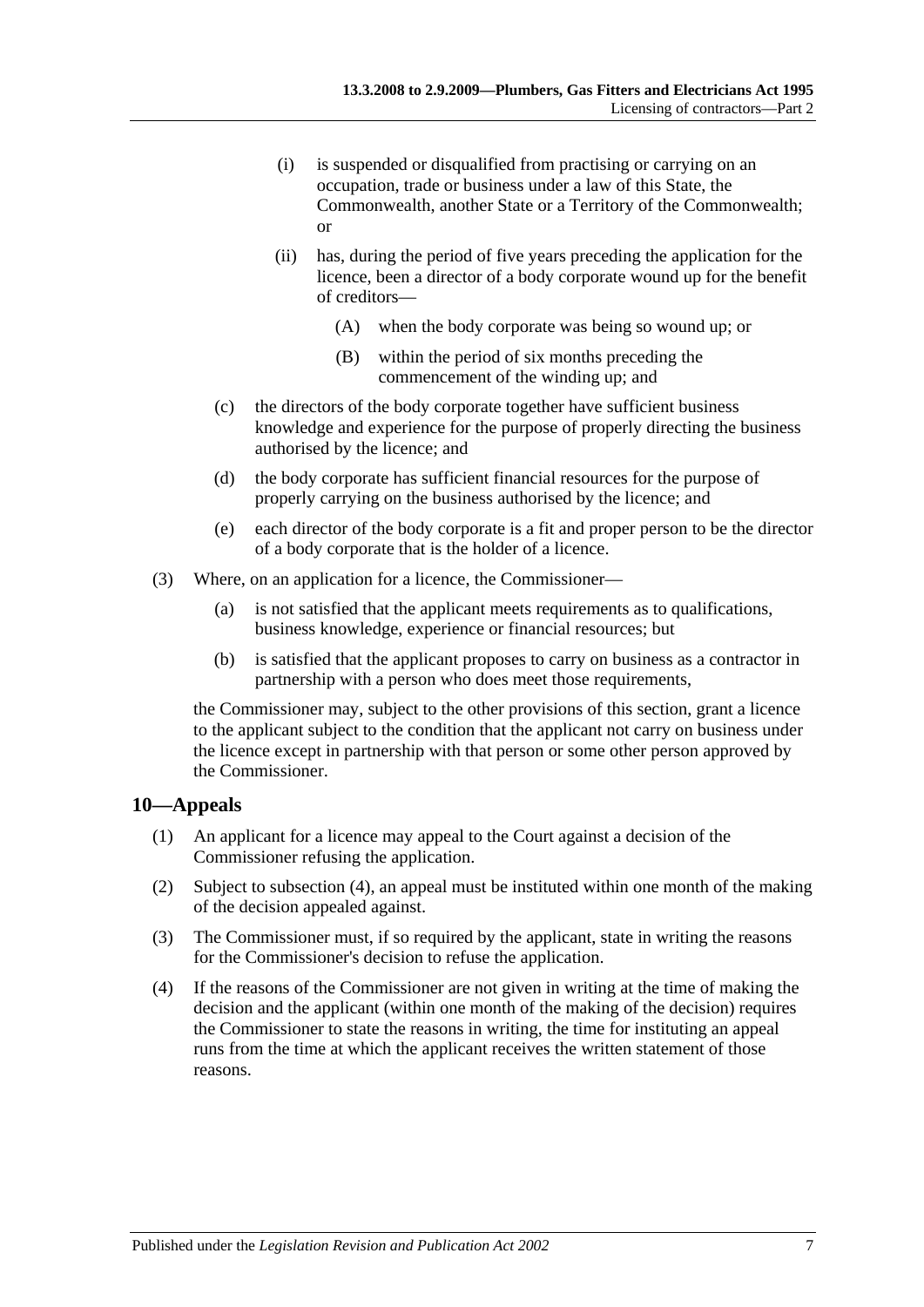#### <span id="page-7-0"></span>**10A—Power of Commissioner to require photograph and information**

The Commissioner may, by notice in writing, require a licensed contractor, within a time fixed by the notice (which may not be less than 28 days after service of the notice)—

- (a) at least once in every 10 years—
	- (i) to attend at a specified place for the purpose of having the contractor's photograph taken; or
	- (ii) to supply the Commissioner with one or more photographs of the contractor as specified by the Commissioner; and
- (b) not more than once in each year—to provide the Commissioner with such evidence as the Commissioner thinks appropriate as to the identity, age and address of the contractor and information about any other specified matters.

#### <span id="page-7-1"></span>**11—Duration of licence and periodic fee and return etc**

- (1) A licence remains in force (except for any period for which it is suspended) until—
	- (a) the licence is surrendered or cancelled; or
	- (b) the licensed contractor dies or, in the case of a licensed body corporate, is dissolved.
- <span id="page-7-3"></span>(2) A licensed contractor must, at intervals fixed by regulation—
	- (a) pay to the Commissioner the fee fixed by regulation; and
	- (b) lodge with the Commissioner a return in the manner and form required by the Commissioner.
- (3) If a licensed contractor fails to pay the fee or lodge the return in accordance with [subsection](#page-7-3) (2), or to comply with a notice under [section](#page-7-0) 10A, the Commissioner may, by notice in writing, require the contractor to make good the default and, in addition, to pay to the Commissioner the amount fixed by regulation as a penalty for default.
- (4) If the licensed contractor fails to comply with the notice within 28 days after service of the notice, the contractor's licence is cancelled.
- (5) The Commissioner must notify the contractor in writing of the cancellation of the contractor's licence.
- (6) A licensed contractor may surrender the licence.
- (7) In this section—

*licensed contractor* includes a licensed contractor whose licence has been suspended.

#### <span id="page-7-2"></span>**12—Licensed contractor's work to be carried out by registered worker**

A licensed contractor must ensure that plumbing, gas fitting or electrical work performed in the course of the contractor's business is personally carried out by a registered worker authorised to carry out such work.

Maximum penalty: \$20 000.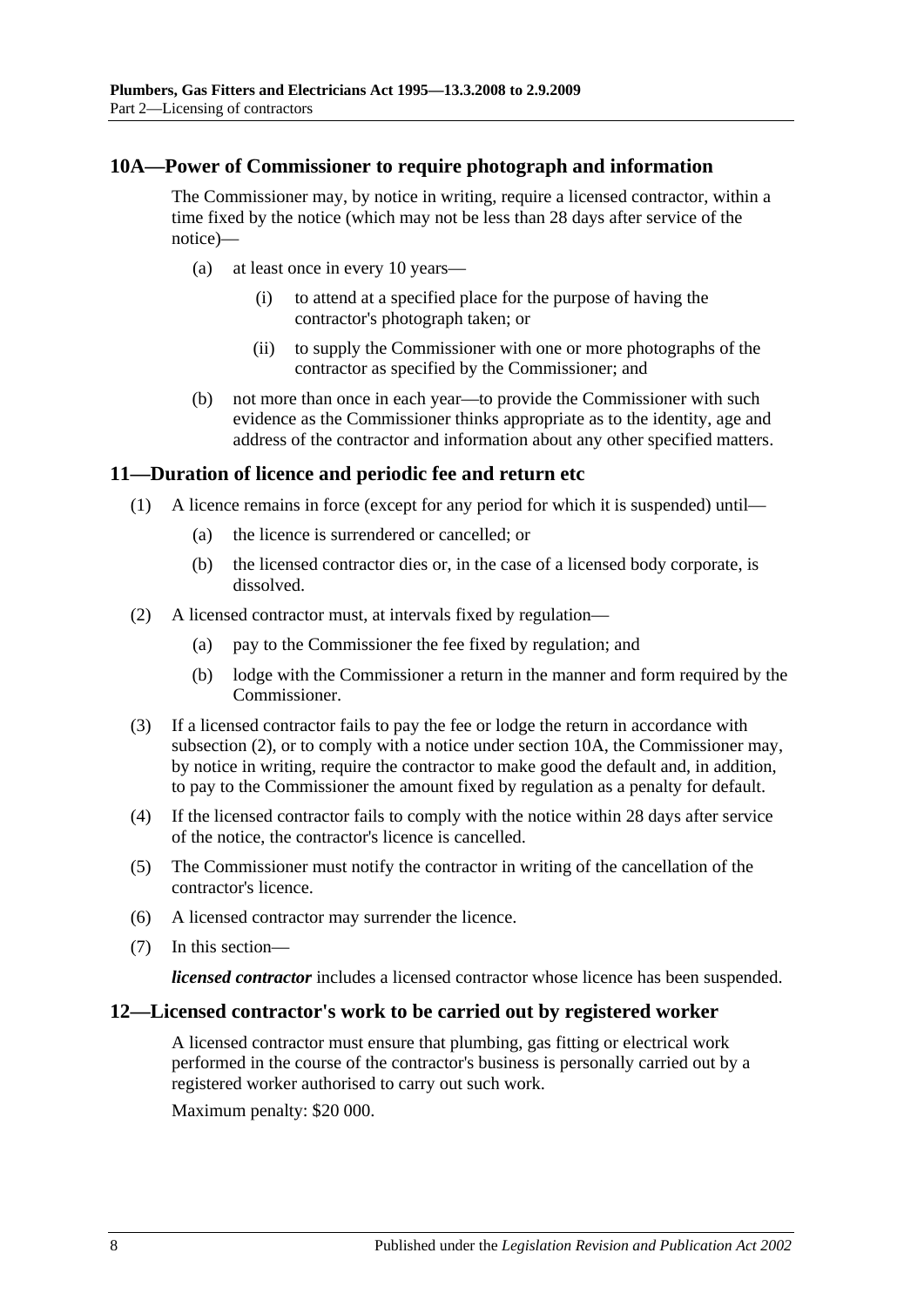## <span id="page-8-0"></span>**Part 3—Registration of workers**

### <span id="page-8-1"></span>**13—Obligation of workers to be registered**

A person must not—

- (a) act as a plumbing worker, a gas fitting worker or an electrical worker except as authorised by registration under this Part; or
- (b) advertise or otherwise hold himself or herself out as being legally entitled, or qualified or competent, to carry out personally plumbing, gas fitting or electrical work unless authorised to carry out that work by registration under this Part.

Maximum penalty: \$2 500.

### <span id="page-8-2"></span>**14—Classes of registration**

- (1) There are the following classes of registration for the purposes of this Act:
	- (a) plumbing workers registration—registration authorising a person to act as a plumbing worker;
	- (b) gas fitting workers registration—registration authorising a person to act as a gas fitting worker;
	- (c) electrical workers registration—registration authorising a person to act as an electrical worker;
	- (d) restricted registration—
		- (i) registration as a plumbing worker subject to conditions limiting the work that may be carried out under the authority of the registration—
			- (A) to water plumbing work;
			- (B) to sanitary plumbing work;
			- (C) to draining work;
			- (D) in any other way;
		- (ii) registration as a gas fitting worker subject to conditions limiting (in any way) the work that may be carried out under the authority of the registration;
		- (iii) registration as an electrical worker subject to conditions limiting (in any way) the work that may be carried out under the authority of the registration.
- (2) Conditions limiting the work that may be carried out under the authority of registration—
	- (a) may be imposed by the Commissioner on the grant of the registration; and
	- (b) may be varied or revoked by the Commissioner at any time on application by the registered worker.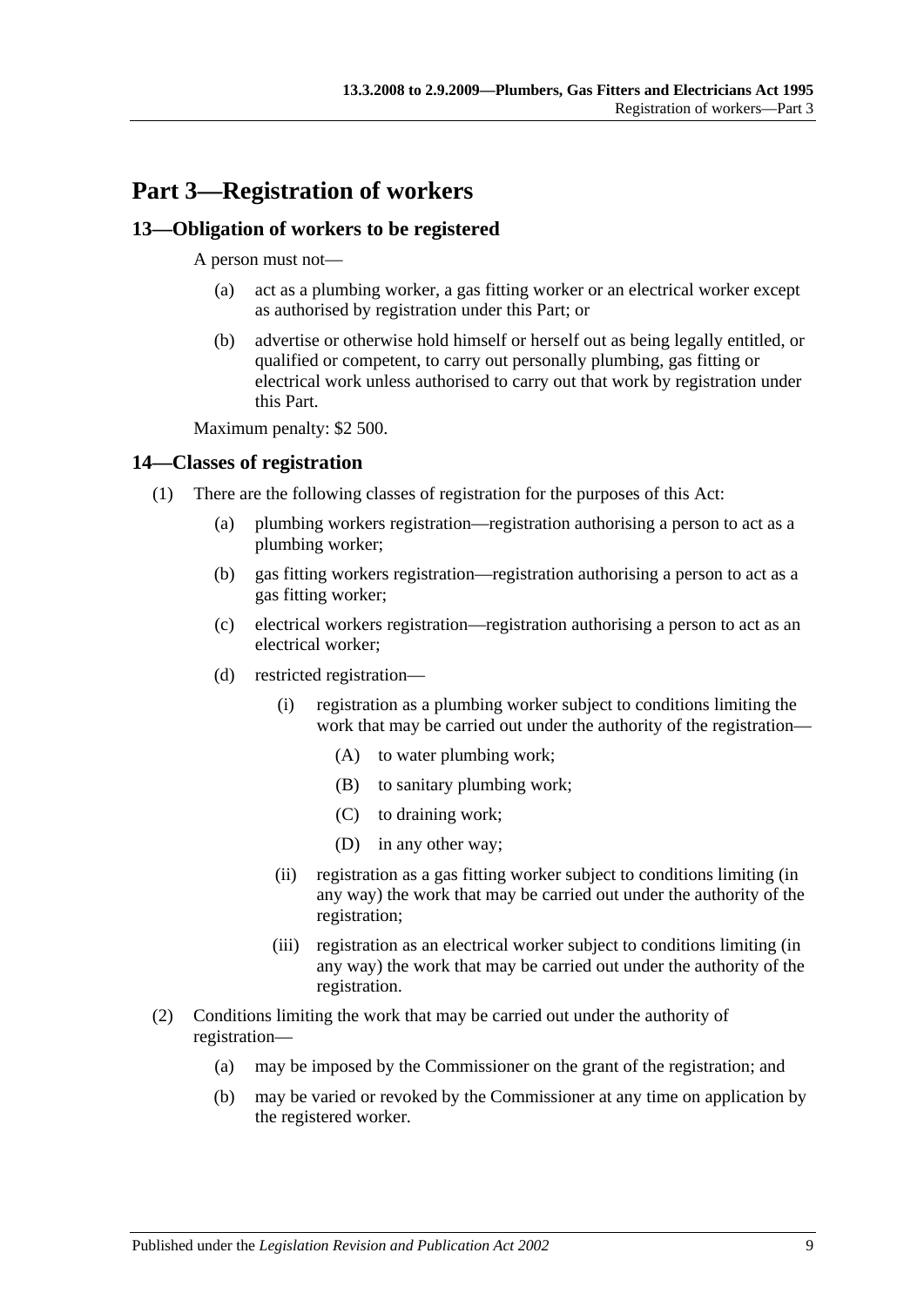### <span id="page-9-0"></span>**15—Application for registration**

- (1) An application for registration must—
	- (a) be made to the Commissioner in the manner and form approved by the Commissioner; and
	- (b) be accompanied by the fee fixed by regulation.
- (2) An applicant for registration must provide the Commissioner with such evidence as the Commissioner thinks appropriate as to the identity, age and address of the applicant and any other information required by the Commissioner for the purposes of determining the application.
- (3) A certificate of registration will include a photograph of the registered worker; consequently, an applicant for registration may be required by the Commissioner—
	- (a) to attend at a specified place for the purpose of having the applicant's photograph taken; or
	- (b) to supply the Commissioner with one or more photographs of the applicant as specified by the Commissioner.
- (4) If an applicant for registration has previously failed to pay a fee or penalty that became payable under this Act, the Commissioner may require the applicant to pay the whole or a specified part of the fee or penalty.
- <span id="page-9-3"></span>(5) The Commissioner may, by notice in writing, require an applicant for registration, within a time fixed by the notice (which may not be less than 28 days after service of the notice), to comply with any requirement under this section to the Commissioner's satisfaction.
- (6) If the applicant fails to comply with the notice under [subsection](#page-9-3) (5), the Commissioner may, without further notice, refuse the application but keep the fee that accompanied the application.

#### <span id="page-9-1"></span>**16—Entitlement to be registered**

A natural person is entitled to be registered if the person has—

- (a) the qualifications and experience required by regulation for the kind of work authorised by the registration; or
- (b) subject to the regulations, qualifications and experience that the Commissioner considers appropriate having regard to the kind of work authorised by the registration.

### <span id="page-9-2"></span>**17—Appeals**

- (1) An applicant for registration may appeal to the Court against a decision of the Commissioner refusing the application.
- (2) Subject to [subsection](#page-10-2) (4), an appeal must be instituted within one month of the making of the decision appealed against.
- (3) The Commissioner must, if so required by the applicant, state in writing the reasons for the Commissioner's decision to refuse the application.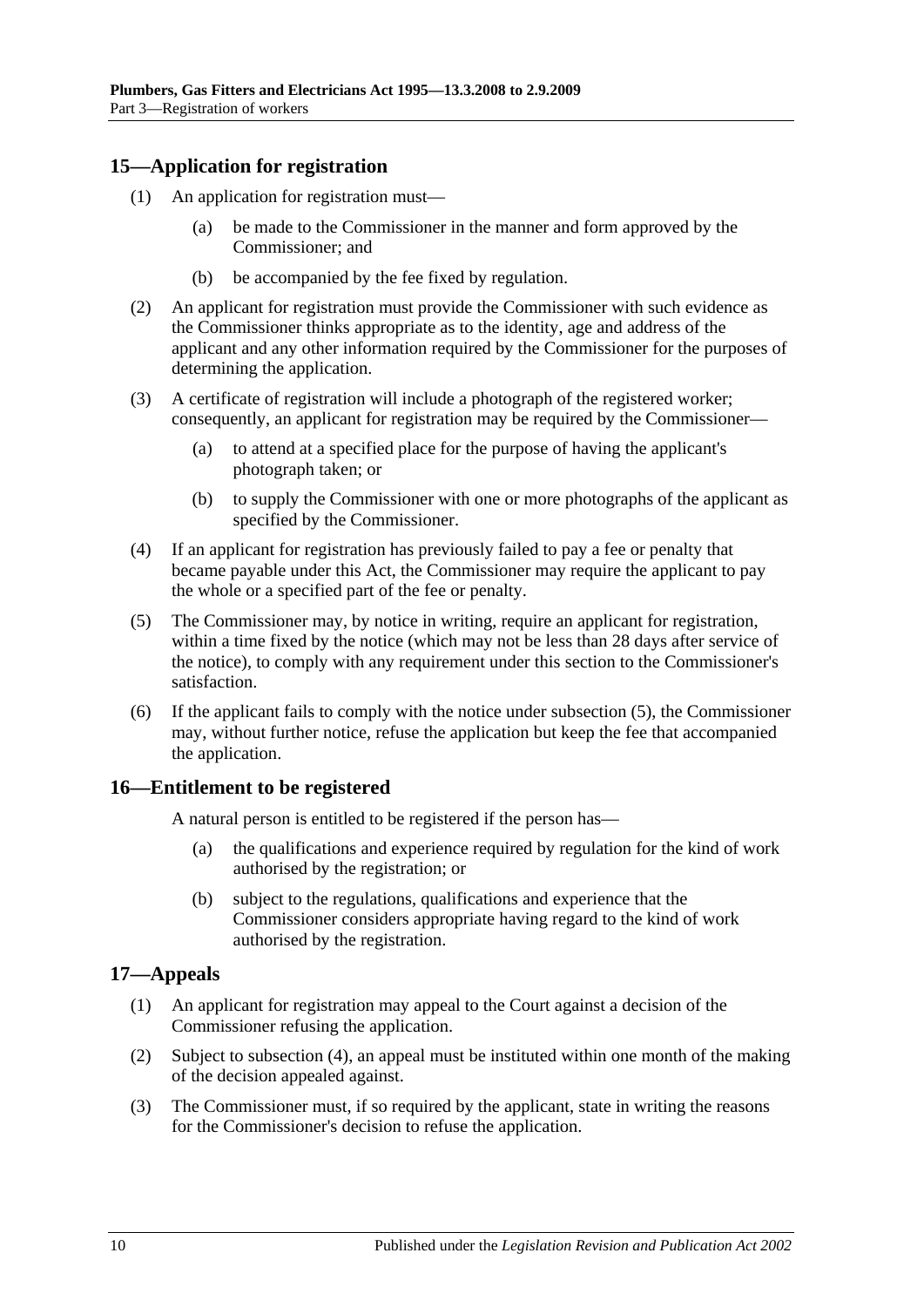<span id="page-10-2"></span>(4) If the reasons of the Commissioner are not given in writing at the time of making the decision and the applicant (within one month of the making of the decision) requires the Commissioner to state the reasons in writing, the time for instituting an appeal runs from the time at which the applicant receives the written statement of those reasons.

### <span id="page-10-0"></span>**17A—Power of Commissioner to require photograph and information**

The Commissioner may, by notice in writing, require a registered worker, within a time fixed by the notice (which may not be less than 28 days after service of the notice)—

- (a) at least once in every 10 years—
	- (i) to attend at a specified place for the purpose of having the worker's photograph taken; or
	- (ii) to supply the Commissioner with one or more photographs of the worker as specified by the Commissioner; and
- (b) not more than once in each year—to provide the Commissioner with such evidence as the Commissioner thinks appropriate as to the identity, age and address of the worker and information about any other specified matters.

### <span id="page-10-1"></span>**18—Duration of registration and periodic fee and return etc**

- (1) Registration remains in force (except for any period for which it is suspended) until—
	- (a) the registration is surrendered or cancelled; or
	- (b) the registered worker dies.
- <span id="page-10-3"></span>(2) A registered worker must, at intervals fixed by regulation—
	- (a) pay to the Commissioner the fee fixed by regulation; and
	- (b) lodge with the Commissioner a return in the manner and form required by the Commissioner.
- (3) If a registered worker fails to pay the fee or lodge the return in accordance with [subsection](#page-10-3) (2), or to comply with a notice under [section](#page-10-0) 17A, the Commissioner may, by notice in writing, require the worker to make good the default and, in addition, to pay to the Commissioner the amount fixed by regulation as a penalty for default.
- (4) If the registered worker fails to comply with the notice within 28 days after service of the notice, his or her registration is cancelled.
- (5) The Commissioner must notify the worker in writing of the cancellation of his or her registration.
- (6) A registered worker may surrender his or her registration.
- (7) In this section—

*registered worker* includes a registered worker whose registration has been suspended.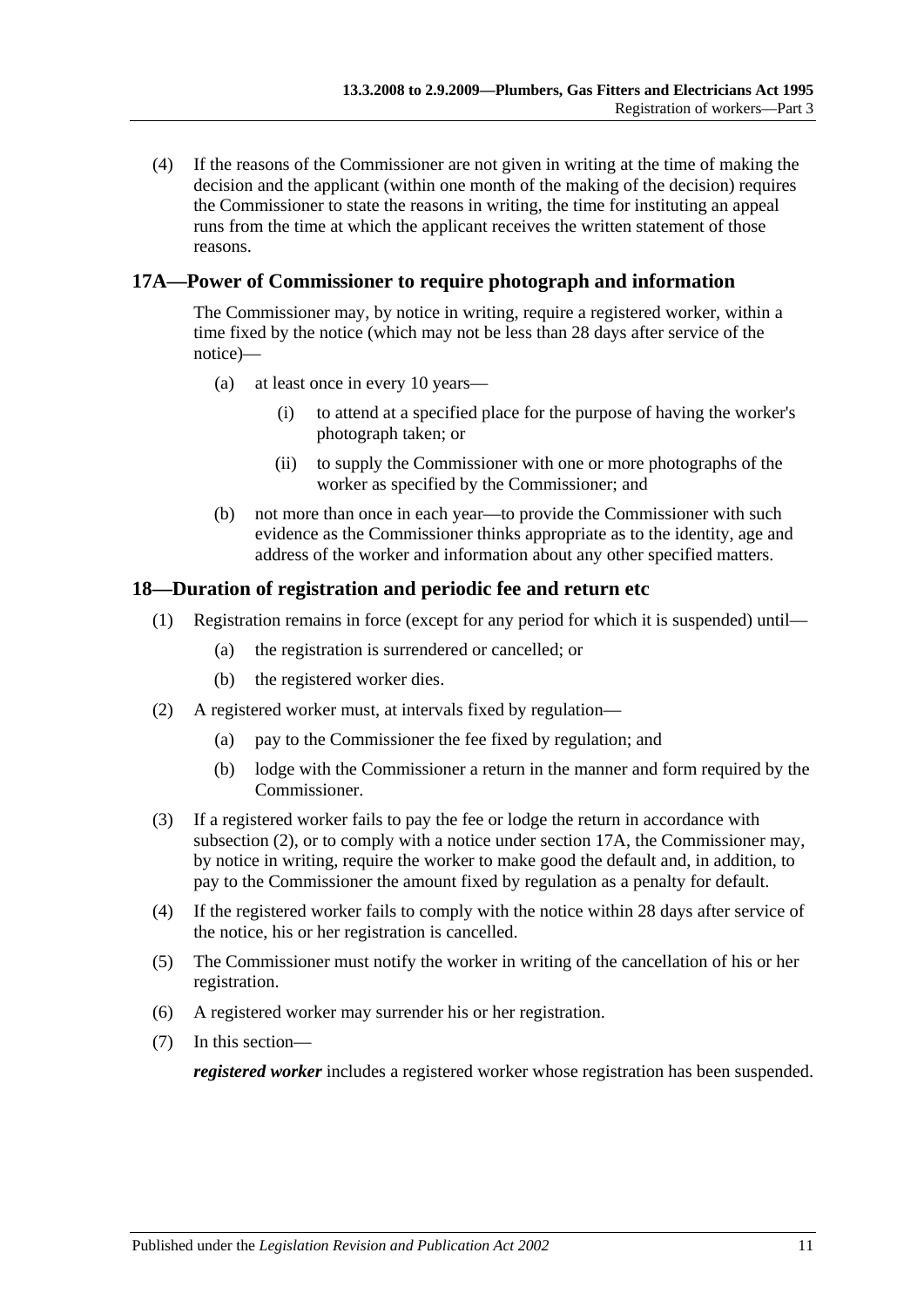## <span id="page-11-0"></span>**Part 4—Discipline**

### <span id="page-11-1"></span>**19—Interpretation of Part**

In this Part—

*contractor* includes—

- (a) a former contractor; and
- (b) a person licensed as a contractor, whether or not carrying on business as a contractor; and
- (c) a person formerly licensed as a contractor;

*director* of a body corporate includes a former director of a body corporate;

*worker* includes—

- (a) a former worker; and
- (b) a person registered as a worker whether or not acting as a worker; and
- (c) a person formerly registered as a worker.

### <span id="page-11-2"></span>**20—Cause for disciplinary action**

- (1) There is proper cause for disciplinary action against a contractor if—
	- (a) licensing of the contractor was improperly obtained; or
	- (b) the contractor has acted contrary to an assurance accepted by the Commissioner under the *[Fair Trading Act](http://www.legislation.sa.gov.au/index.aspx?action=legref&type=act&legtitle=Fair%20Trading%20Act%201987) 1987*; or
	- (c) the contractor or another person has acted contrary to this Act or otherwise unlawfully, or improperly, negligently or unfairly, in the course of conducting, or being employed or otherwise engaged in, the business of the contractor; or
	- (d) events have occurred such that the contractor would not be entitled to be licensed as a contractor if the contractor were to apply for a licence.
- (2) There is proper cause for disciplinary action against a worker if—
	- (a) registration of the worker was improperly obtained; or
	- (b) the worker has acted unlawfully, improperly, negligently or unfairly in the course of acting as a worker.
- (3) Disciplinary action may be taken against each director of a body corporate that is a contractor if there is proper cause for disciplinary action against the body corporate.
- (4) Disciplinary action may not be taken against a person in relation to the act or default of another if that person could not reasonably be expected to have prevented the act or default.
- (5) This section applies in relation to conduct occurring before or after the commencement of this Act.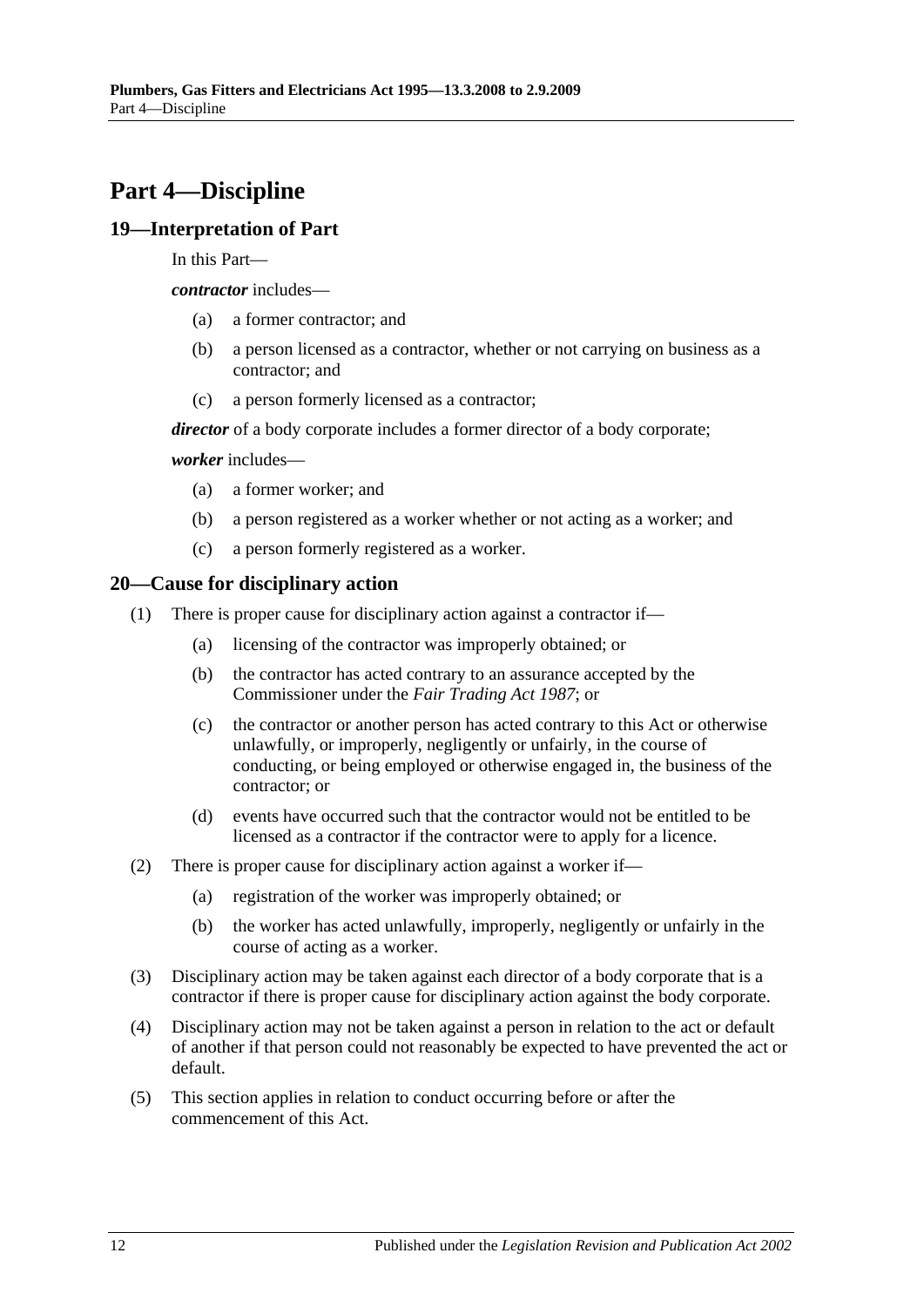### <span id="page-12-0"></span>**21—Complaints**

The Commissioner or any other person may lodge with the Court a complaint setting out matters that are alleged to constitute grounds for disciplinary action under this Part.

### <span id="page-12-1"></span>**22—Hearing by Court**

- (1) On the lodging of a complaint, the Court may conduct a hearing for the purpose of determining whether the matters alleged in the complaint constitute grounds for disciplinary action under this Part.
- (2) Without limiting the usual powers of the Court, the Court may during the hearing—
	- (a) allow an adjournment to enable the Commissioner to investigate or further investigate matters to which the complaint relates; and
	- (b) allow the modification of the complaint or additional allegations to be included in the complaint subject to any conditions as to adjournment and notice to parties and other conditions that the Court may think fit to impose.

### <span id="page-12-2"></span>**23—Participation of assessors in disciplinary proceedings**

In any proceedings under this Part, the Court will, if a Judge of the Court so determines, sit with assessors selected in accordance with [Schedule 1.](#page-18-0)

### <span id="page-12-3"></span>**24—Disciplinary action**

- (1) On the hearing of a complaint, the Court may, if it is satisfied on the balance of probabilities that there is proper cause for taking disciplinary action against the person to whom the complaint relates, by an order or orders do one or more of the following:
	- (a) reprimand the person;
	- (b) impose a fine not exceeding \$20 000 on the person;
	- (c) in the case of a person who is licensed as a contractor or registered as a worker—
		- (i) impose conditions or further conditions on the licence or registration;
		- (ii) suspend the licence or registration for a specified period or until the fulfilment of stipulated conditions or until further order;
		- (iii) cancel the licence or registration;
	- (d) disqualify the person from being licensed or registered under this Act;
	- (e) prohibit the person from being employed or otherwise engaged in the business of a contractor;
	- (f) prohibit the person from being a director of a body corporate that is a contractor.
- (2) The Court may—
	- (a) stipulate that a disqualification or prohibition is to apply—
		- (i) permanently; or
		- (ii) for a specified period; or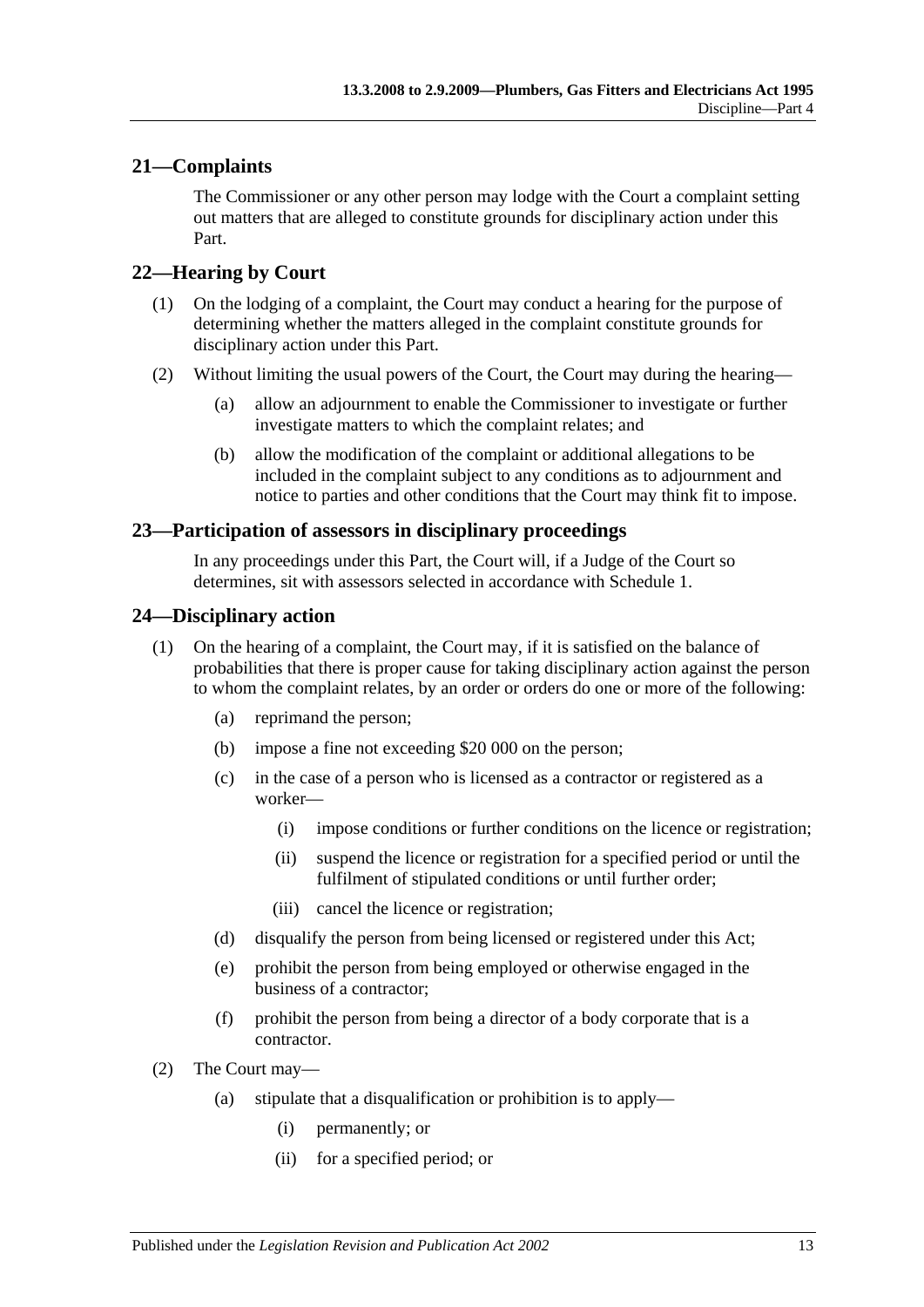- (iii) until the fulfilment of stipulated conditions; or
- (iv) until further order; or
- (b) stipulate that an order relating to a person is to have effect at a specified future time.
- $(3)$  If—
	- (a) a person has been found guilty of an offence; and
	- (b) the circumstances of the offence form, in whole or in part, the subject matter of the complaint,

the person is not liable to a fine under this section in respect of conduct giving rise to the offence.

### <span id="page-13-0"></span>**25—Contravention of orders**

If a person—

- (a) is employed or otherwise engages in the business of a contractor; or
- (b) becomes a director of a body corporate that is a contractor,

in contravention of an order of the Court, that person and the contractor are each guilty of an offence.

Maximum penalty: \$35 000 or imprisonment for 6 months.

## <span id="page-13-1"></span>**Part 6—Miscellaneous**

#### <span id="page-13-2"></span>**27—Delegations**

- (1) The Commissioner may delegate any of the Commissioner's functions or powers under this Act—
	- (a) to a person employed in the Public Service; or
	- (b) to the person for the time being holding a specified position in the Public Service; or
	- (c) to any other person under an agreement under this Act between the Commissioner and an organisation representing the interests of persons affected by this Act.
- (2) The Minister may delegate any of the Minister's functions or powers under this Act (except the power to direct the Commissioner).
- (3) A delegation under this section—
	- (a) must be in writing; and
	- (b) may be conditional or unconditional; and
	- (c) is revocable at will; and
	- (d) does not prevent the delegator from acting in any matter.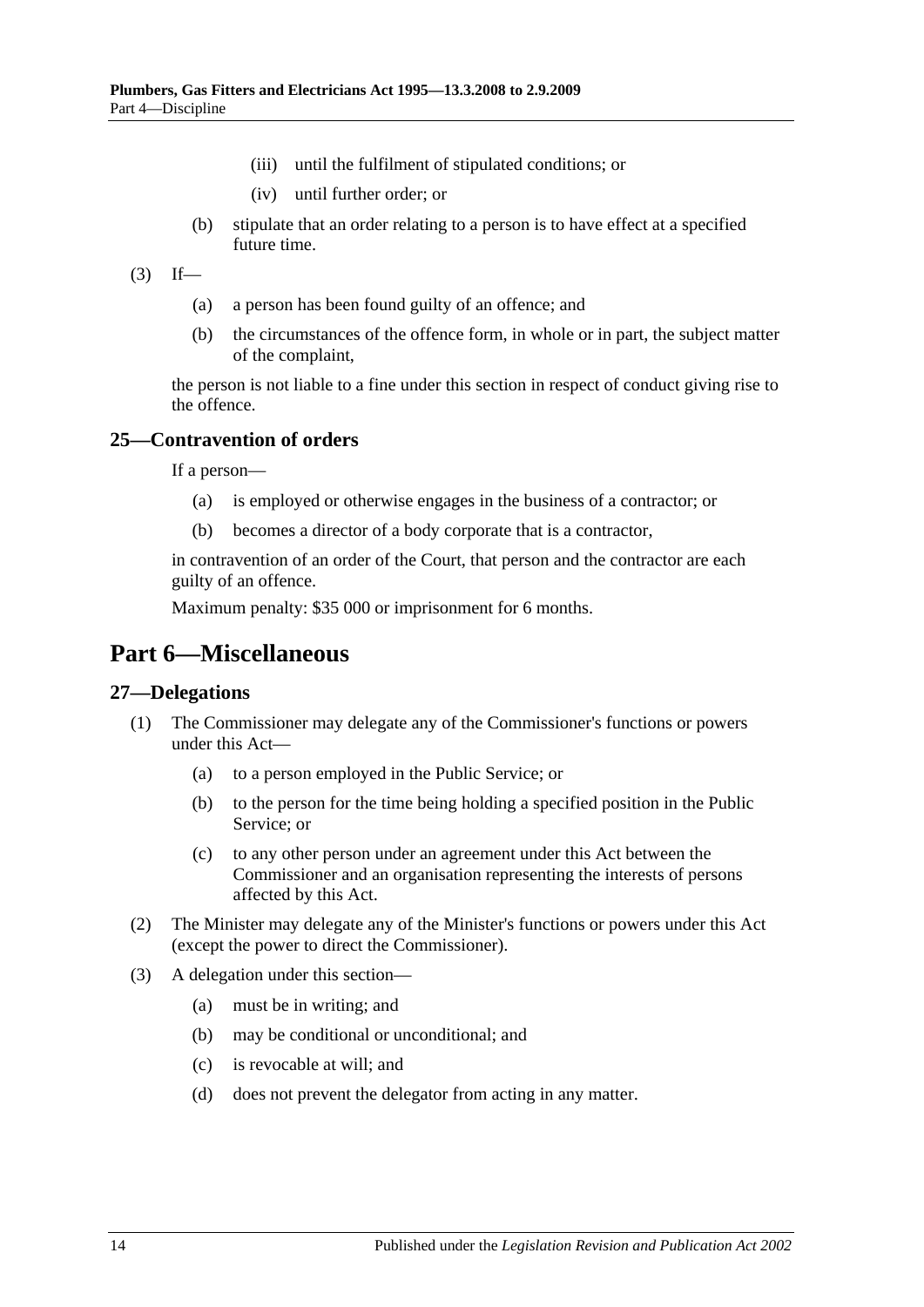#### <span id="page-14-0"></span>**28—Agreement with professional organisation**

- (1) The Commissioner may, with the approval of the Minister, make an agreement with an organisation representing the interests of persons affected by this Act under which the organisation undertakes a specified role in the administration or enforcement of this Act.
- (2) The agreement—
	- (a) must be in writing and executed by the Commissioner and the organisation; and
	- (b) may contain delegations by the Commissioner of functions or powers under this Act or the *[Fair Trading Act](http://www.legislation.sa.gov.au/index.aspx?action=legref&type=act&legtitle=Fair%20Trading%20Act%201987) 1987*; and
	- (c) must set out any conditions governing the performance or exercise of functions or powers conferred on the organisation; and
	- (d) must make provision for the variation and termination of the agreement by the Commissioner with the approval of the Minister or the organisation.
- (3) The Commissioner may not delegate any of the following for the purposes of the agreement:
	- (a) functions or powers under [Part 2](#page-3-2) or [3;](#page-8-0)
	- (b) power to request the Commissioner of Police to investigate and report on matters under this Part;
	- (c) power to commence a prosecution for an offence against this Act.
- (4) A delegation by the Commissioner for the purposes of the agreement—
	- (a) has effect subject to the conditions specified in the agreement; and
	- (b) may be varied or revoked by the Commissioner in accordance with the terms of the agreement; and
	- (c) does not prevent the Commissioner from acting in any matter.
- (5) The Minister must, within six sitting days after the making of the agreement, cause a copy of the agreement to be laid before both Houses of Parliament.

#### <span id="page-14-1"></span>**29—Exemptions**

- (1) The Minister may, on application by a person, exempt the person from compliance with a specified provision of this Act.
- (2) An exemption is subject to the conditions (if any) imposed by the Minister.
- (3) The Minister may, at his or her discretion, vary or revoke an exemption.
- (4) The grant or a variation or revocation of an exemption must be notified in the Gazette.

#### <span id="page-14-2"></span>**30—Registers**

- (1) The Commissioner must keep—
	- (a) a register of persons licensed as contractors; and
	- (b) a register of persons registered as workers.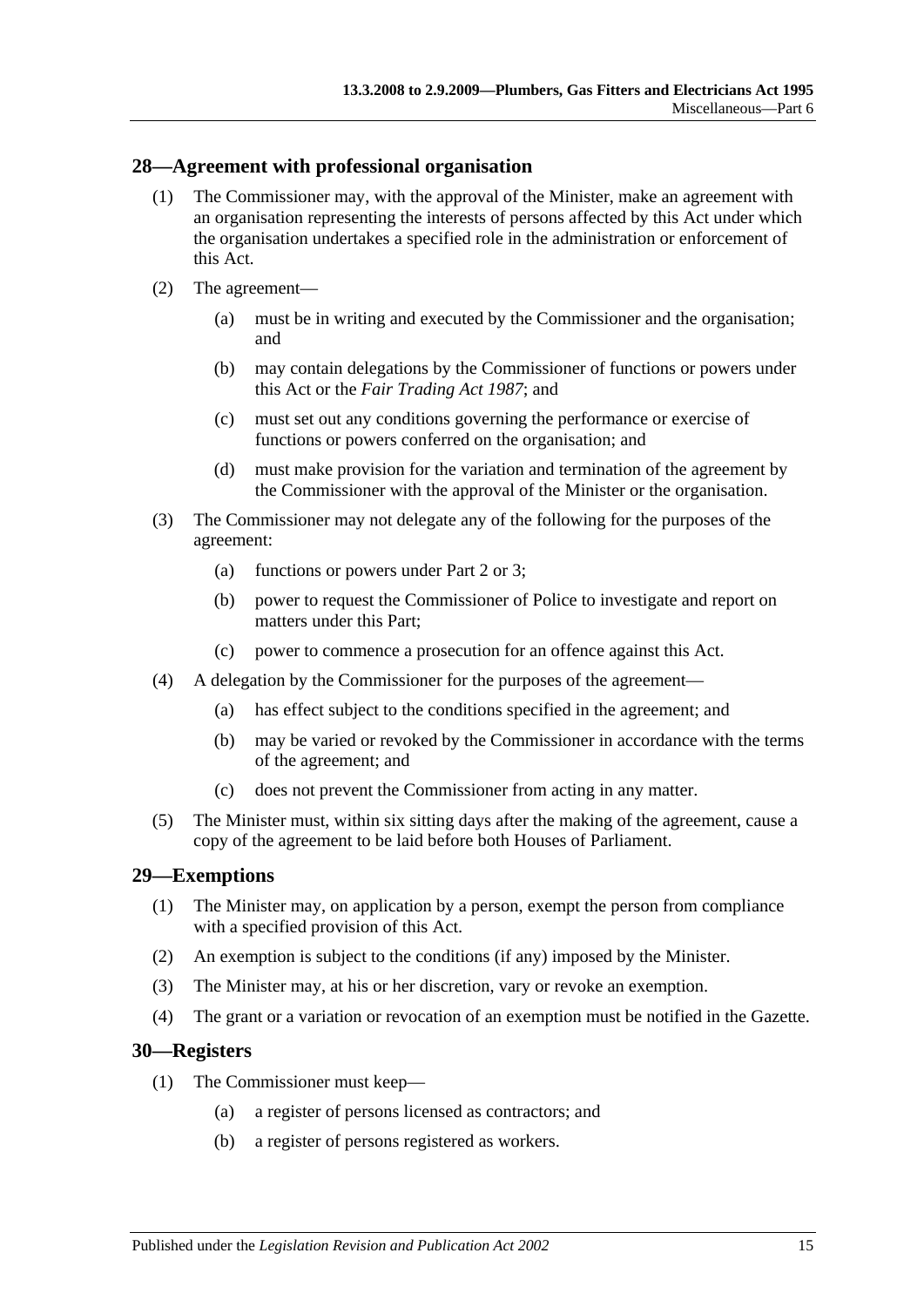- (2) The Commissioner must record on the register—
	- (a) disciplinary action taken against a person under this Act; and
	- (b) a note of any assurance accepted by the Commissioner under the *[Fair](http://www.legislation.sa.gov.au/index.aspx?action=legref&type=act&legtitle=Fair%20Trading%20Act%201987)  [Trading Act](http://www.legislation.sa.gov.au/index.aspx?action=legref&type=act&legtitle=Fair%20Trading%20Act%201987) 1987* in relation to a licensed contractor.
- (3) A person may inspect a register on payment of the fee fixed by regulation.

#### <span id="page-15-0"></span>**31—Commissioner and proceedings before Court**

- (1) The Commissioner is entitled to be joined as a party to any proceedings of the Court under this Act.
- (2) The Commissioner may appear personally in any such proceedings or may be represented at the proceedings by counsel or a person employed in the Public Service.

#### <span id="page-15-1"></span>**32—False or misleading information**

A person must not make a statement that is false or misleading in a material particular (whether by reason of the inclusion or omission of any particular) in any information provided, or record kept, under this Act.

Maximum penalty:

- (a) If the person made the statement knowing that it was false or misleading—\$10 000.
- (b) In any other case—\$2 500.

#### <span id="page-15-2"></span>**33—Name in which contractor may carry on business**

A licensed contractor must not carry on business as a contractor except in the name in which the contractor is licensed or in a business name registered by the contractor under the *[Business Names Act](http://www.legislation.sa.gov.au/index.aspx?action=legref&type=act&legtitle=Business%20Names%20Act%201963) 1963* of which the Commissioner has been given prior notice in writing.

Maximum penalty: \$2 500.

Expiation fee: \$80.

#### <span id="page-15-3"></span>**34—Statutory declaration**

Where a person is required to provide information to the Commissioner, the Commissioner may require the information to be verified by statutory declaration and, in that event, the person will not be taken to have provided the information as required unless it has been verified in accordance with the requirements of the Commissioner.

#### <span id="page-15-4"></span>**35—Investigations**

The Commissioner of Police must, at the request of the Commissioner, investigate and report on any matter relevant to—

- (a) the determination of an application under this Act; or
- (b) a matter that might constitute proper cause for disciplinary action under this Act.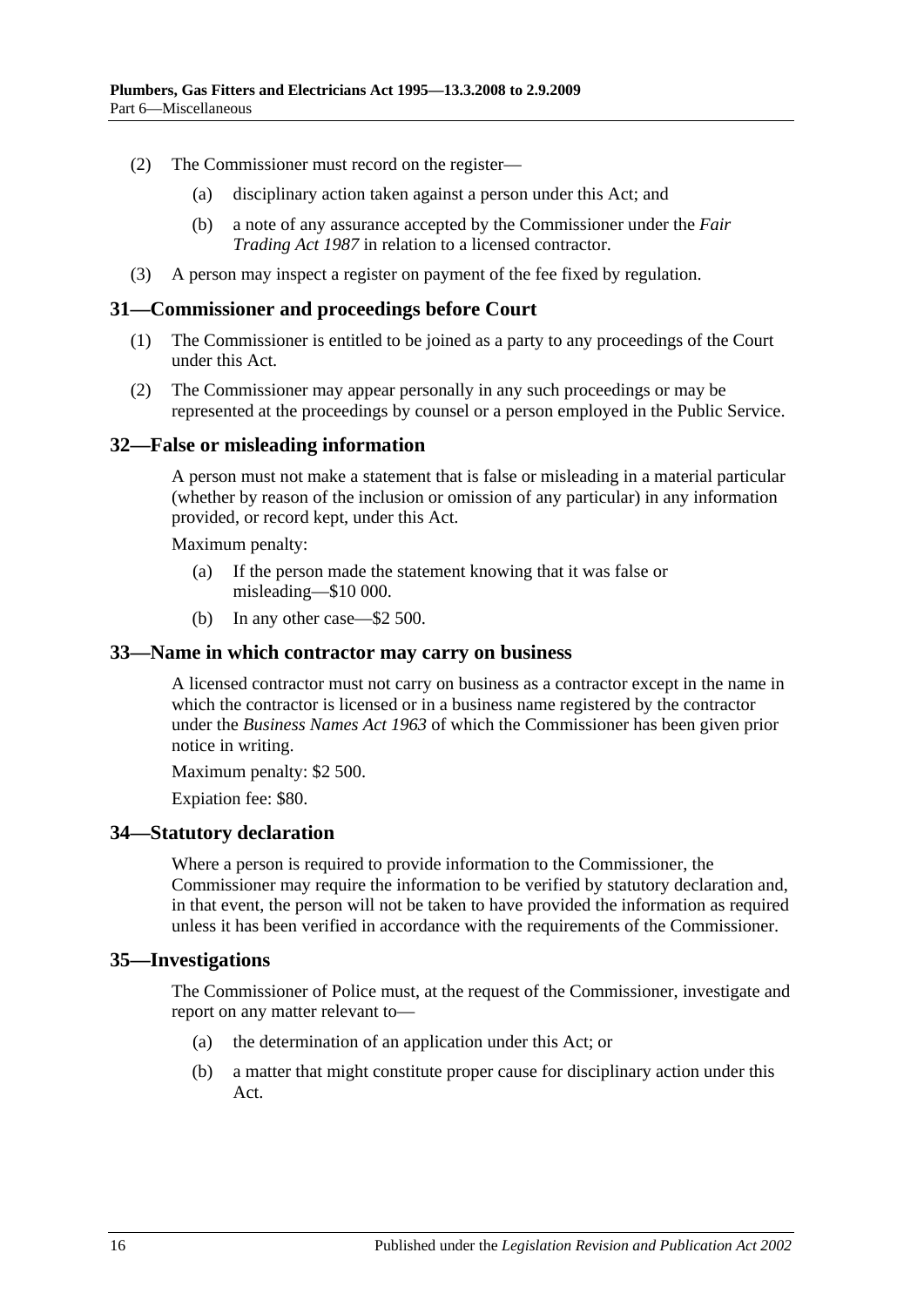### <span id="page-16-0"></span>**36—General defence**

It is a defence to a charge of an offence against this Act if the defendant proves that the offence was not committed intentionally and did not result from any failure on the part of the defendant to take reasonable care to avoid the commission of the offence.

### <span id="page-16-1"></span>**37—Liability for act or default of officer, employee or agent**

For the purposes of this Act, an act or default of an officer, employee or agent of a person carrying on a business will be taken to be an act or default of that person unless it is proved that the officer, employee or agent acted outside the scope of his or her actual, usual and ostensible authority.

#### <span id="page-16-2"></span>**38—Offences by bodies corporate**

Where a body corporate is guilty of an offence against this Act, each director of the body corporate is, subject to the general defence under this Part, guilty of an offence and liable to the same penalty as may be imposed for the principal offence.

### <span id="page-16-3"></span>**39—Continuing offence**

- (1) A person convicted of an offence against a provision of this Act in respect of a continuing act or omission—
	- (a) is liable, in addition to the penalty otherwise applicable to the offence, to a penalty for each day during which the act or omission continued of not more than one-tenth of the maximum penalty prescribed for that offence; and
	- (b) is, if the act or omission continues after the conviction, guilty of a further offence against the provision and liable, in addition to the penalty otherwise applicable to the further offence, to a penalty for each day during which the act or omission continued after the conviction of not more than one-tenth of the maximum penalty prescribed for the offence.
- (2) Where an offence consists of an omission to do something that is required to be done, the omission will be taken to continue for as long as the thing required to be done remains undone after the end of the period for compliance with the requirement.

#### <span id="page-16-4"></span>**40—Prosecutions**

- (1) Proceedings for an offence against this Act must be commenced—
	- (a) in the case of an expiable offence—within the time limits prescribed for expiable offences by the *[Summary Procedure Act](http://www.legislation.sa.gov.au/index.aspx?action=legref&type=act&legtitle=Summary%20Procedure%20Act%201921) 1921*;
	- (b) in any other case—within 2 years of the date on which the offence is alleged to have been committed or, with the authorisation of the Minister, at a later time within 5 years of that date.
- (2) A prosecution for an offence against this Act cannot be commenced except by—
	- (a) the Commissioner; or
	- (b) an authorised officer under the *[Fair Trading Act](http://www.legislation.sa.gov.au/index.aspx?action=legref&type=act&legtitle=Fair%20Trading%20Act%201987) 1987*; or
	- (c) a person who has the consent of the Minister to commence the prosecution.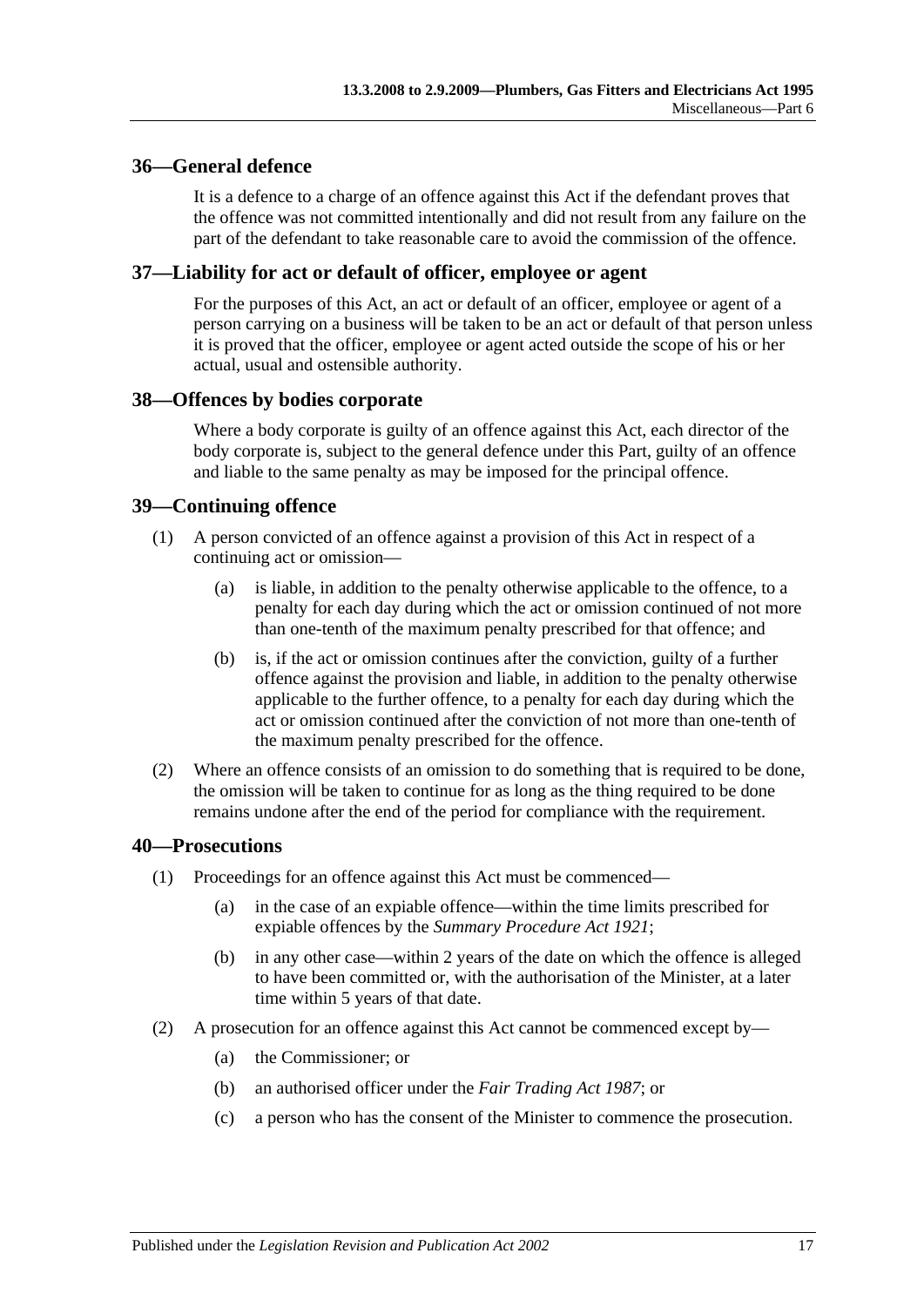(3) In any proceedings, an apparently genuine document purporting to be a certificate of the Minister certifying authorisation of, or consent to, a prosecution for an offence against this Act will be accepted, in the absence of proof to the contrary, as proof of the authorisation or consent.

### <span id="page-17-0"></span>**41—Evidence**

In any proceedings, an apparently genuine document purporting to be a certificate of the Commissioner certifying—

- (a) that a person was or was not licensed as a contractor on a specified date; or
- (b) that a person was or was not registered as a worker on a specified date,

will be accepted, in the absence of proof to the contrary, as proof of the matters so certified.

### <span id="page-17-1"></span>**42—Service of documents**

- (1) Subject to this Act, a notice or document required or authorised by this Act to be given to or served on a person may—
	- (a) be served on the person personally; or
	- (b) be posted in an envelope addressed to the person—
		- (i) at the person's last known address; or
		- (ii) where the person is a licensed contractor or registered worker—at the person's address for service; or
	- (c) where the person is a licensed contractor—be left for the person at the address for service with someone apparently over the age of 16 years; or
	- (d) be transmitted by facsimile transmission to a facsimile number provided by the person (in which case the notice or document will be taken to have been given or served at the time of transmission).
- (2) The address for service of a licensed contractor or registered worker is the address of which the Commissioner has been last notified in writing by the contractor or worker as the contractor's or worker's address for service.

### <span id="page-17-2"></span>**43—Annual report**

- (1) The Commissioner must, on or before 31 October in each year, submit to the Minister a report on the administration of this Act during the period of 12 months ending on the preceding 30 June.
- (2) The Minister must, within six sitting days after receipt of the report, cause a copy of the report to be laid before each House of Parliament.

### <span id="page-17-4"></span><span id="page-17-3"></span>**44—Regulations**

- (1) The Governor may make such regulations as are contemplated by, or necessary or expedient for the purposes of, this Act.
- (2) Without limiting the generality of [subsection](#page-17-4) (1), the regulations may—
	- (a) require licensed contractors or registered workers to comply with a code of conduct or practice;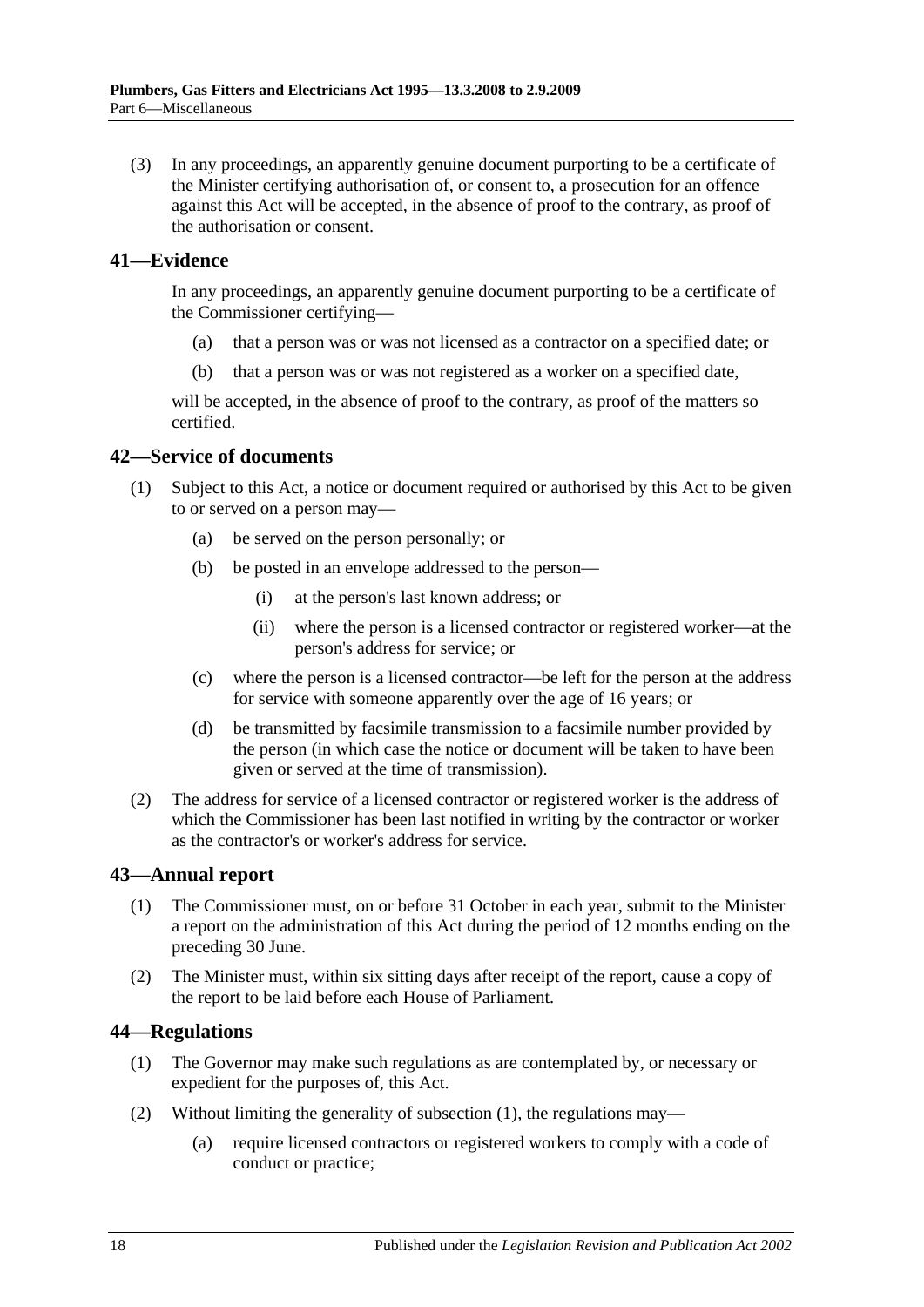- (b) fix fees to be paid in respect of any matter under this Act and provide for the recovery, refund, waiver or reduction of such fees;
- (c) exempt (conditionally or unconditionally) classes of persons or activities from the application of this Act or specified provisions of this Act;
- (d) impose a penalty (not exceeding \$2 500) for contravention of, or non-compliance with, a regulation;
- (e) fix expiation fees, not exceeding \$210, for alleged offences against the regulations.
- (3) Regulations under this Act—
	- (a) may be of general application or limited application;
	- (b) may make different provision according to the matters or circumstances to which they are expressed to apply;
	- (c) may provide that a matter or thing in respect of which regulations may be made is to be determined according to the discretion of the Commissioner or the Minister.
- (4) The regulations may operate by reference to a specified code as in force at a specified time or as in force from time to time.
- (5) If a code is referred to in the regulations—
	- (a) a copy of the code must be kept available for inspection by members of the public, without charge and during normal office hours, at an office determined by the Minister; and
	- (b) evidence of the contents of the code may be given in any legal proceedings by production of a document apparently certified by the Minister to be a true copy of the code.

## <span id="page-18-0"></span>**Schedule 1—Appointment and selection of assessors for Court**

- <span id="page-18-1"></span>(1) The Minister must establish a panel of persons who may sit as assessors consisting of persons representative of persons involved in work regulated under this Act.
- (2) The Minister must establish a panel of persons who may sit as assessors consisting of persons representative of members of the public who deal with persons referred to in [subclause](#page-18-1) (1).
- (3) A member of a panel is to be appointed by the Minister for a term of office not exceeding three years and on conditions determined by the Minister and specified in the instrument of appointment.
- (4) A member of a panel is, on the expiration of a term of office, eligible for reappointment.
- (5) Subject to [subclause](#page-18-2) (6), if assessors are to sit with the Court in proceedings under [Part 4,](#page-11-0) a Judge of the Court on the complaint must select one member from each of the panels to sit with the Court in the proceedings.
- <span id="page-18-2"></span>(6) A member of a panel who has a personal or a direct or indirect pecuniary interest in a matter before the Court is disqualified from participating in the hearing of the matter.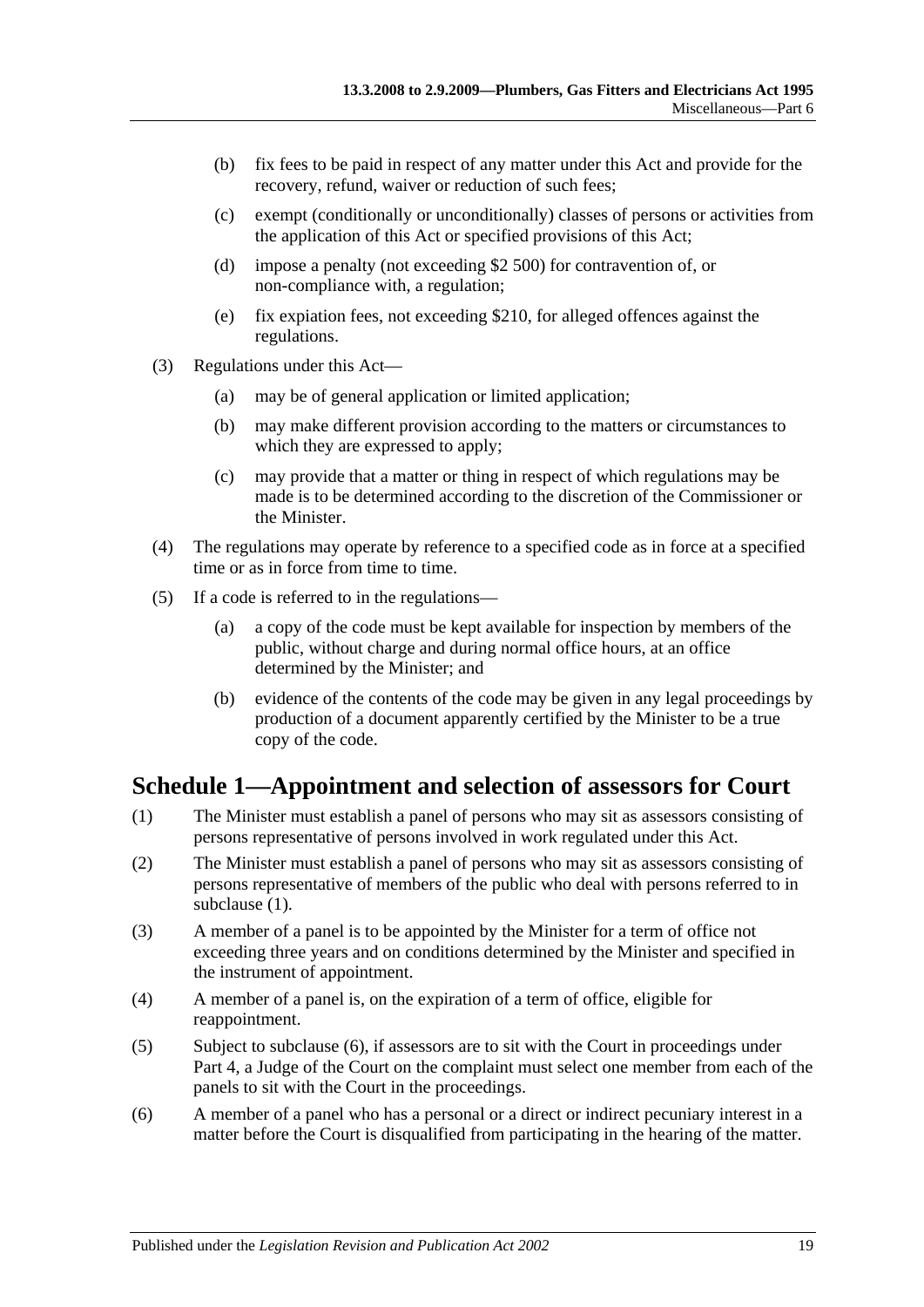(7) If an assessor dies or is for any reason unable to continue with any proceedings, the Court constituted of the judicial officer who is presiding at the proceedings and the other assessor may, if the judicial officer so determines, continue and complete the proceedings.

# <span id="page-19-0"></span>**Schedule 2—Transitional provisions**

## <span id="page-19-1"></span>**2—Transitional**

(1) In this clause—

### *former provisions* means—

- (a) the *[Electrical Workers and Contractors Licensing Act](http://www.legislation.sa.gov.au/index.aspx?action=legref&type=act&legtitle=Electrical%20Workers%20and%20Contractors%20Licensing%20Act%201966) 1966*;
- (b) section 28 of the *[Gas Act](http://www.legislation.sa.gov.au/index.aspx?action=legref&type=act&legtitle=Gas%20Act%201988) 1988*;
- (c) section 17B of the *[Sewerage Act](http://www.legislation.sa.gov.au/index.aspx?action=legref&type=act&legtitle=Sewerage%20Act%201929) 1929*;
- (d) paragraph XIV of section 10(1) of the *[Waterworks Act](http://www.legislation.sa.gov.au/index.aspx?action=legref&type=act&legtitle=Waterworks%20Act%201932) 1932*;
- (e) regulations under any of the above Acts or provisions.
- <span id="page-19-2"></span>(2) Despite the other provisions of this Act but subject to this clause, the Commissioner must grant to a person holding a licence, registration or other authority under the former provisions immediately before the commencement of this Act a licence or registration of such a class and subject to such conditions as may be required to authorise the person to continue to carry on the business or carry out the work that was authorised by the licence, registration or other authority under the former provisions.
- (3) A licence or registration to be granted to a person under [subclause](#page-19-2) (2) may be granted—
	- (a) without any requirement for an application to be made or a fee to be paid; and
	- (b) at any time before the date that was fixed under the former provisions as the next date of expiry of the licence, registration or other authority held by the person under the former provisions immediately before the commencement of this Act; and
	- (c) so as to have effect from a date specified by the Commissioner.
- (4) Until a licence or registration is granted under this clause to a person referred to in [subclause](#page-19-2) (2), the licence, registration or other authority held by the person under the former provisions continues in force, subject to this Act, as if it were a licence or registration (as the case may require) under this Act authorising the person to carry on the business or carry out the work that was authorised by the licence, registration or other authority under the former provisions.
- (5) Despite the other provisions of this Act, a person granted a licence or registration under this clause is not required to pay an annual licence fee or registration fee or lodge an annual return until the date that was fixed under the former provisions as the next date of expiry of the licence, registration or other authority held by the person under the former provisions immediately before the commencement of this Act.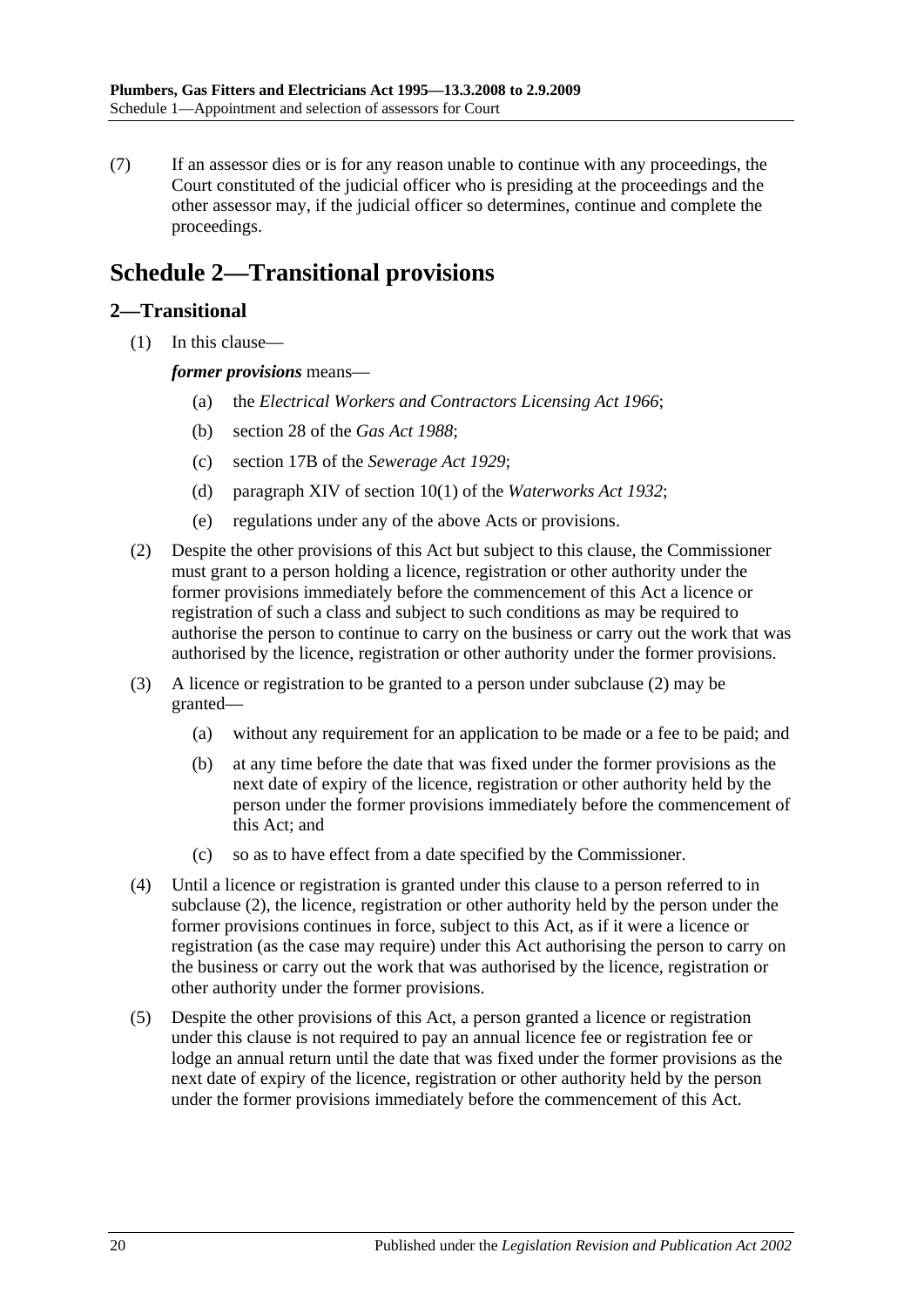(6) In any proceedings, an apparently genuine document purporting to be a certificate of the Commissioner certifying that a person was or was not the holder of a specified licence, registration or other authority under the former provisions on a specified date will be accepted, in the absence of proof to the contrary, as proof of the matters so certified.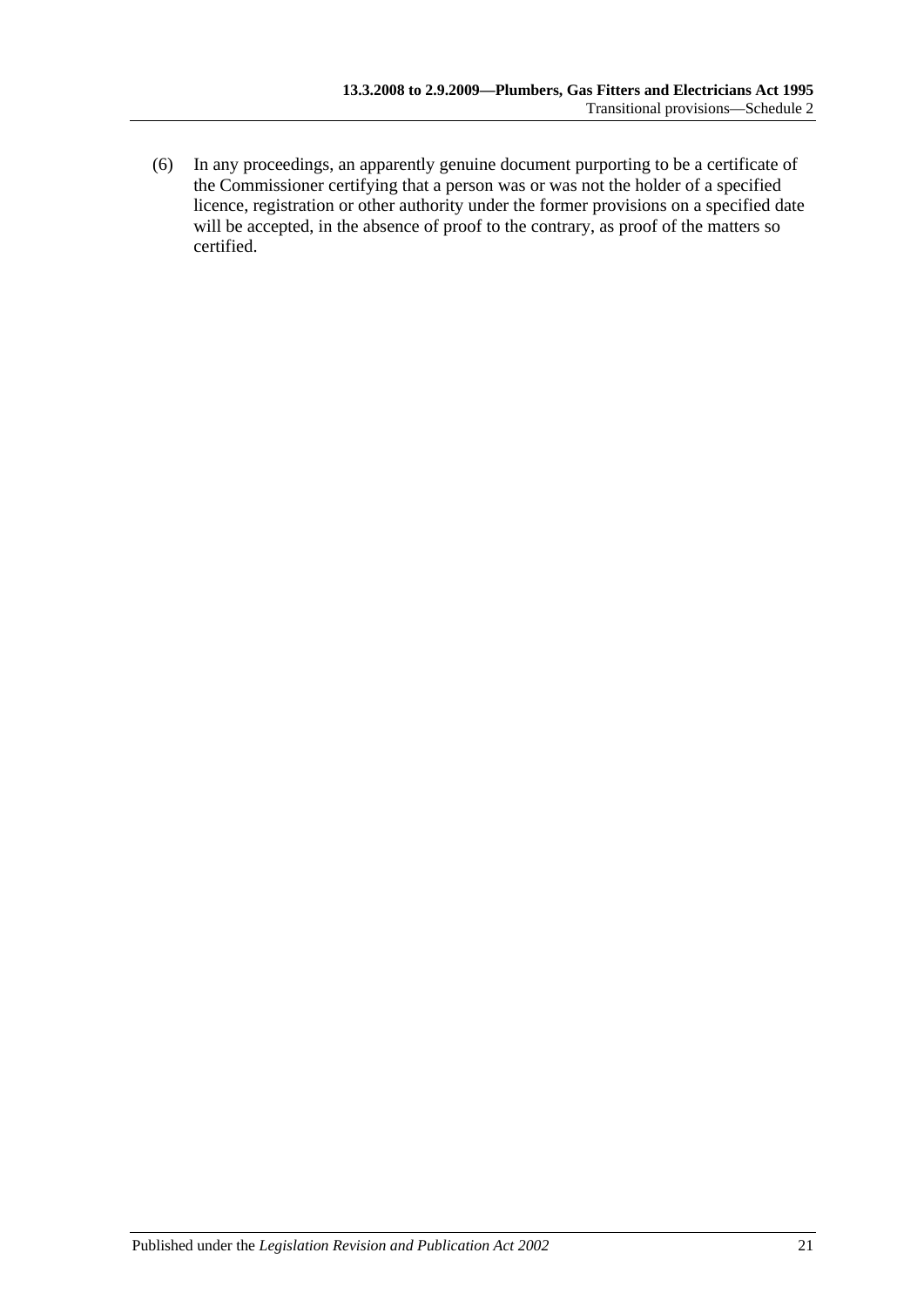# <span id="page-21-0"></span>**Legislative history**

### **Notes**

- Amendments of this version that are uncommenced are not incorporated into the text.
- Please note—References in the legislation to other legislation or instruments or to titles of bodies or offices are not automatically updated as part of the program for the revision and publication of legislation and therefore may be obsolete.
- Earlier versions of this Act (historical versions) are listed at the end of the legislative history.
- For further information relating to the Act and subordinate legislation made under the Act see the Index of South Australian Statutes or www.legislation.sa.gov.au.

## **Legislation repealed by principal Act**

The *Plumbers, Gas Fitters and Electricians Act 1995* repealed the following:

*Electrical Workers and Contractors Licensing Act 1966*

## **Legislation amended by principal Act**

The *Plumbers, Gas Fitters and Electricians Act 1995* amended the following:

*Gas Act 1988 Sewerage Act 1929 Waterworks Act 1932*

## **Principal Act and amendments**

New entries appear in bold.

| Year No |    | Title                                                                              | Assent     | Commencement                                                         |
|---------|----|------------------------------------------------------------------------------------|------------|----------------------------------------------------------------------|
| 1995 25 |    | Plumbers, Gas Fitters and<br>Electricians Act 1995                                 | 27.4.1995  | 1.7.1995 (Gazette 29.6.1995 p2977)                                   |
| 1996 34 |    | Statutes Amendment (Common<br>Expiation Scheme) Act 1996                           | 2.5.1996   | Sch (cl 27)—3.2.1997 ( <i>Gazette</i><br>19.12.1996 p1923)           |
| 1998    | 21 | <b>Statutes Amendment (Consumer</b><br>Affairs) Act 1998 as amended by<br>22/1998  | 2.4.1998   | Pt 8 (ss $22 \& 23$ )-28.5.1998 ( <i>Gazette</i><br>28.5.1998 p2292) |
| 1998 22 |    | <b>Statutes Amendment (Consumer</b><br>Affairs) Amendment Act 1998                 | 2.4.1998   | 2.4.1998                                                             |
| 2000 4  |    | District Court (Administrative and<br>Disciplinary Division) Amendment<br>Act 2000 | 20.4.2000  | Sch 1 (cl 30)-1.6.2000 ( <i>Gazette</i><br>18.5.2000 p2554)          |
| 2001    | 47 | <b>Statutes Amendment (Consumer</b><br>Affairs) Act 2001                           | 11.10.2001 | Pt 5 (ss $12-17$ )-1.11.2001 ( <i>Gazette</i><br>25.10.2001 p4686)   |
| 2008 5  |    | <b>Statutes Amendment (Advisory</b><br><b>Panels Repeal) Act 2008</b>              | 13.3.2008  | Pt $3(s 4)$ -13.3.2008                                               |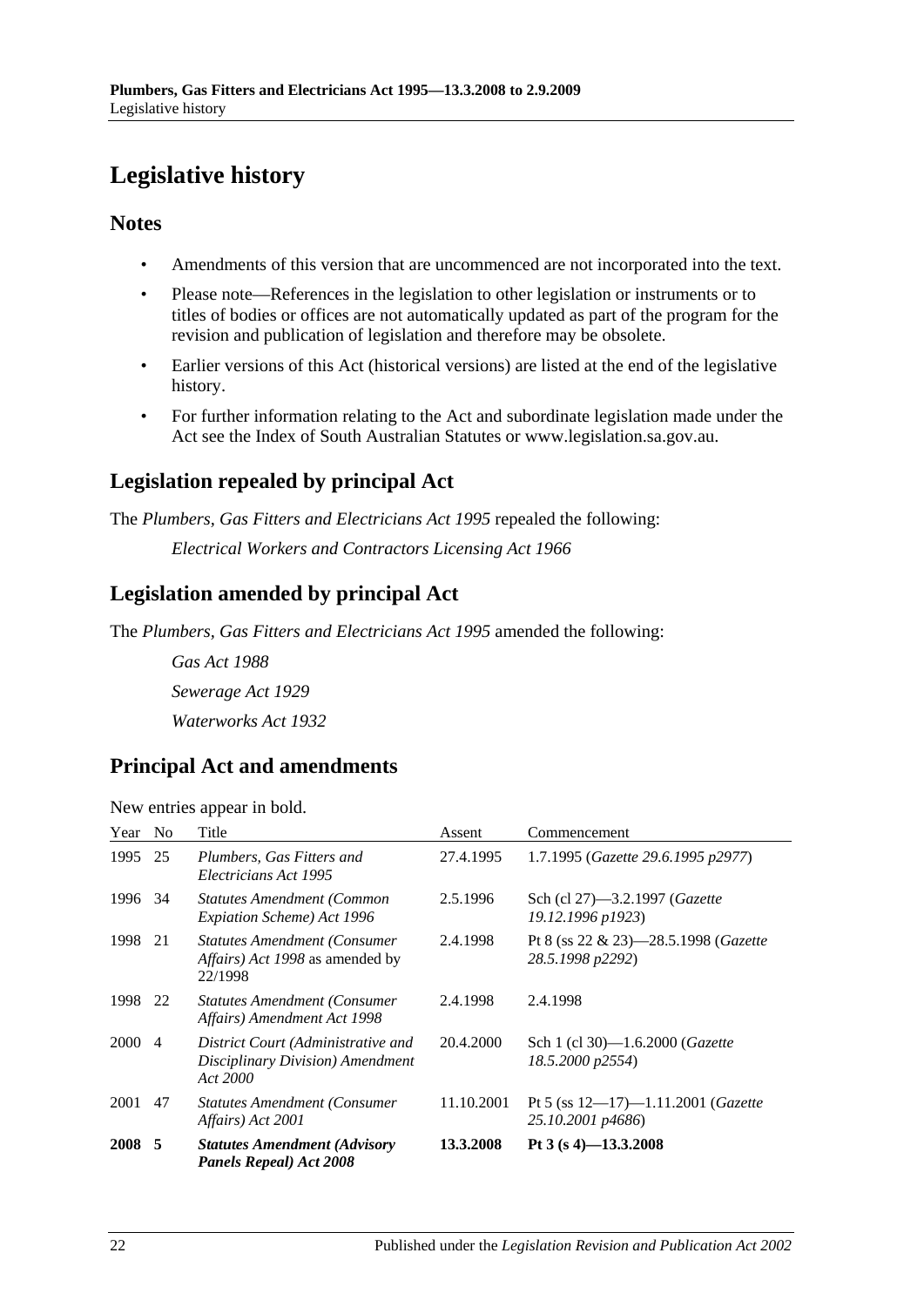2009 39 *Statutes Amendment and Repeal (Fair Trading) Act 2009* Pt 7 (ss 49-51)—uncommenced

## **Provisions amended**

New entries appear in bold.

Entries that relate to provisions that have been deleted appear in italics.

| Provision       | How varied                                                            | Commencement |
|-----------------|-----------------------------------------------------------------------|--------------|
| Long title      | amended under Legislation Revision and<br><b>Publication Act 2002</b> |              |
| Pt <sub>1</sub> |                                                                       |              |
| s <sub>2</sub>  | omitted under Legislation Revision and<br><b>Publication Act 2002</b> |              |
| Pt 2            |                                                                       |              |
| s <sub>6</sub>  |                                                                       |              |
| s(6(1))         | amended by 21/1998 Sch cl 6 as substituted by<br>22/1998 s 3          | 28.5.1998    |
| $\sqrt{s}$ 8    |                                                                       |              |
| s(2)            | amended by $47/2001$ s $12(a)$                                        | 1.11.2001    |
| $s(3)$ (6)      | inserted by $47/2001$ s $12(b)$                                       | 1.11.2001    |
| s 10            |                                                                       |              |
| 10(2)           | amended by $4/2000$ s $9(1)$ (Sch 1 cl 30(a))                         | 1.6.2000     |
| $s$ 10(5)       | deleted by $4/2000 s 9(1)$ (Sch 1 cl 30(b))                           | 1.6.2000     |
| $s \, 10(6)$    | deleted by $4/2000 s 9(1)$ (Sch 1 cl 30(c))                           | 1.6.2000     |
| s 10A           | inserted by 47/2001 s 13                                              | 1.11.2001    |
| s 11            |                                                                       |              |
| s 11(3)         | amended by 47/2001 s 14                                               | 1.11.2001    |
| s 12            | amended by 21/1998 Sch cl 6 as substituted by<br>22/1998 s 3          | 28.5.1998    |
| $Pt\,3$         |                                                                       |              |
| s 13            | amended by 21/1998 Sch cl 6 as substituted by<br>22/1998 s 3          | 28.5.1998    |
| s 15            |                                                                       |              |
| s 15(1)         | s 15 redesignated as s $15(1)$ by $47/2001$ s 15                      | 1.11.2001    |
| $s 15(2)$ - (6) | inserted by 47/2001 s 15                                              | 1.11.2001    |
| s 17            |                                                                       |              |
| s 17(2)         | amended by 4/2000 s 9(1) (Sch 1 cl 30(d))                             | 1.6.2000     |
| $s$ 17(5)       | deleted by $4/2000 s 9(1)$ (Sch 1 cl 30(e))                           | 1.6.2000     |
| $s\,I7(6)$      | deleted by $4/2000 s 9(1)$ (Sch 1 cl 30(f))                           | 1.6.2000     |
| s 17A           | inserted by 47/2001 s 16                                              | 1.11.2001    |
| s 18            |                                                                       |              |
| s 18(3)         | amended by 47/2001 s 17                                               | 1.11.2001    |
| Pt 4            |                                                                       |              |
| s 23            | amended by 21/1998 s 22                                               | 28.5.1998    |
| s 24            |                                                                       |              |